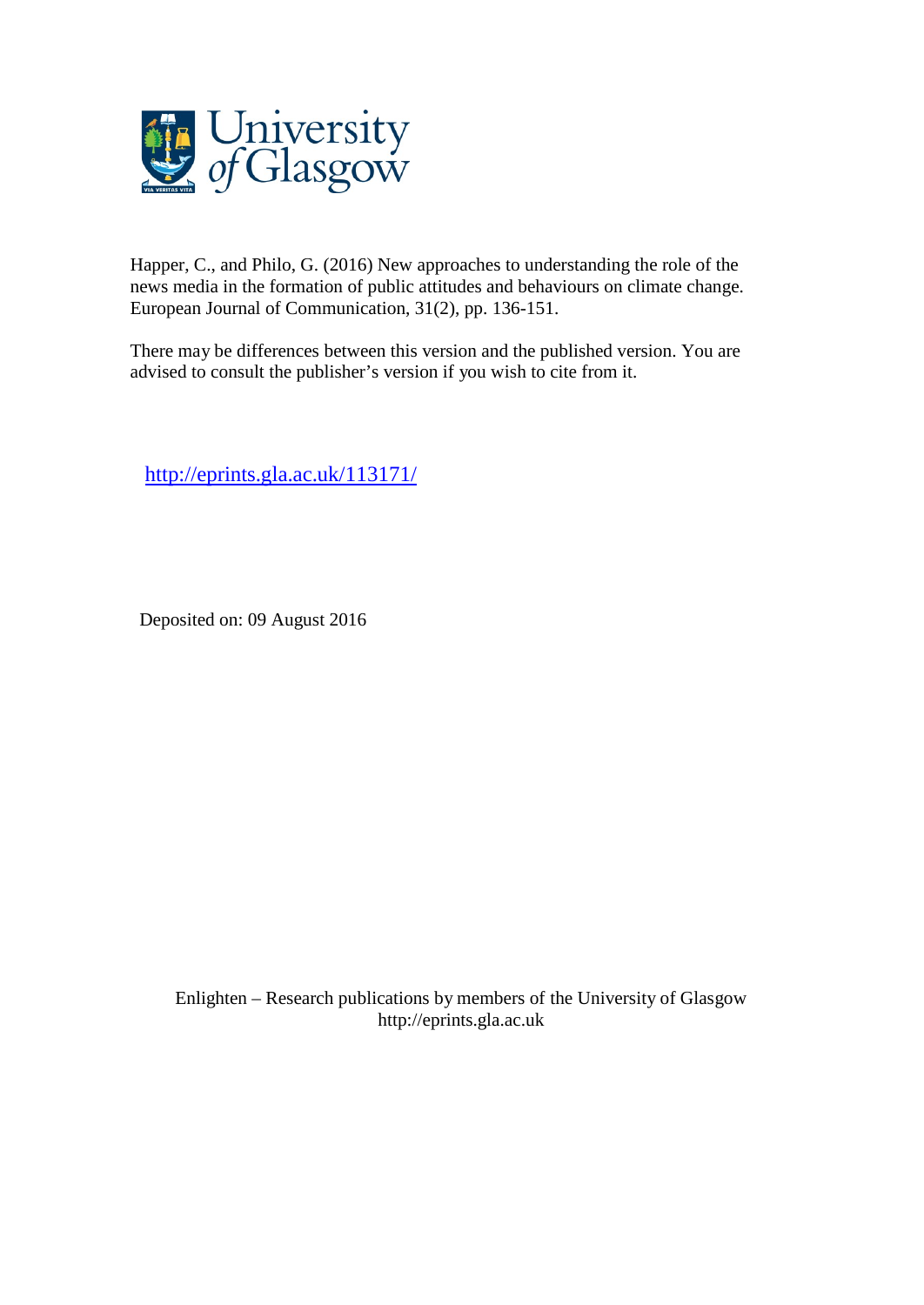**New approaches to understanding the role of the news media in the formation of public attitudes and behaviours on climate change**

### **By Catherine Happer and Greg Philo**

### **Abstract**

This article examines the role of news media on climate change and sustainable energy in the shaping of audience opinions and beliefs and the possible relation of these to behaviours. It reports on a series of studies conducted between 2011-2014 which develop existing approaches to audience reception analyses by using innovative methodologies which focus specifically on the negotiation of new information in response to existing beliefs, perceptions and behavioural patterns – both in the short and long term. Audience groups are introduced to new information to which the range of responses are examined. This approach allows for an exploration of the interplay of socio-political and personal factors as well as the identification of the potential informational triggers for change. The findings suggest that media accounts are likely to have a shaping role in relation to behaviours under a range of specific and coinciding conditions.

**Keywords:** climate change, media, news, audiences, public attitudes

## **Introduction**

The connection between public consumption of mass media and subsequent behaviours has been the subject of much debate. The view of the contemporary world as composed of passive and isolated individuals who are subject to the 'effects' of powerful propaganda messages has long been considered obsolete in communications research. While early debates about the power of audiences to resist media messages focused on the polysemy of the text (Morley, 1980; Hall, 1981), in the digital environment, conceptions of the 'audience' are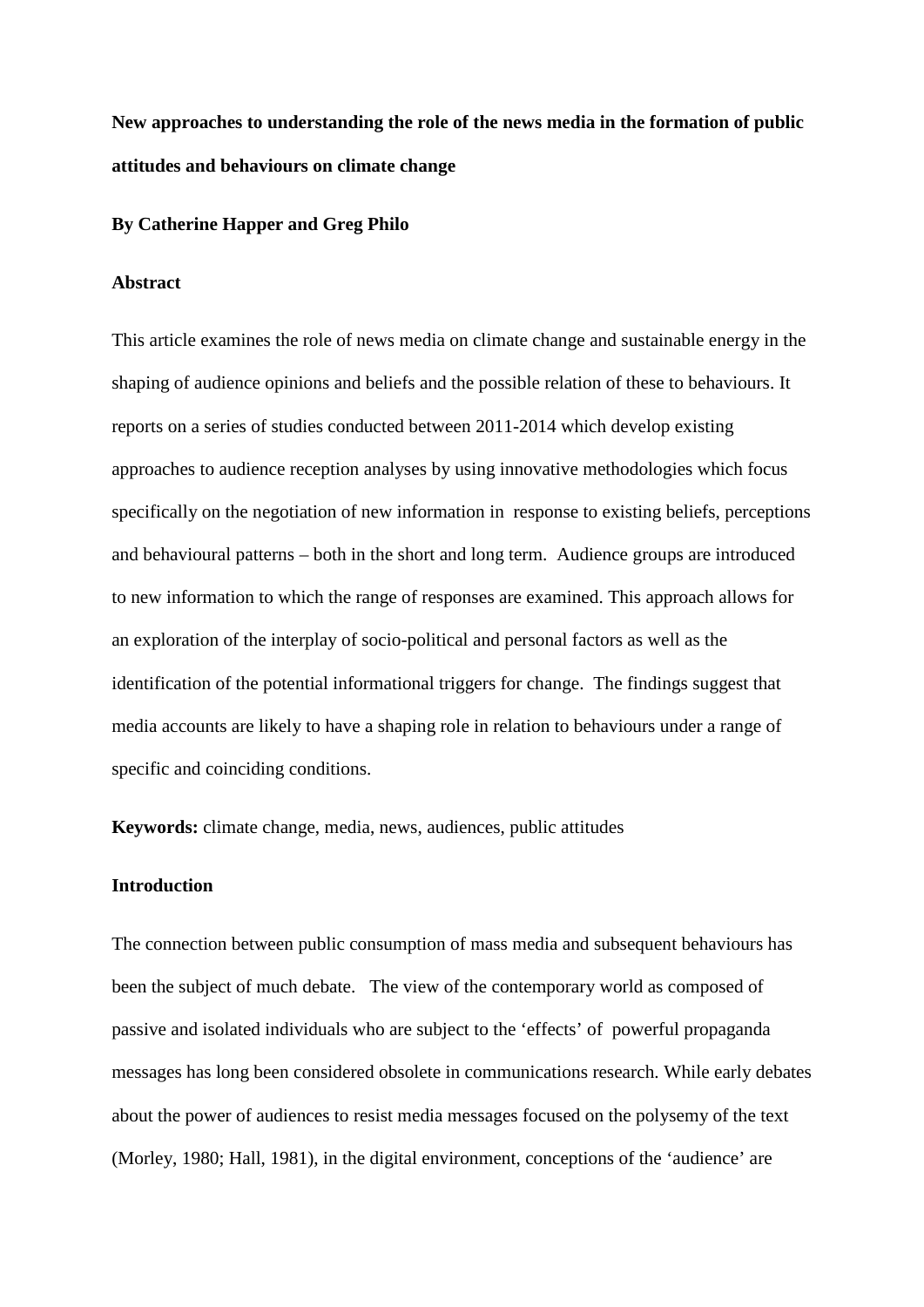being redrawn to reflect the greater potential for participation in public life (Jenkins 2006; Mossberger et al. 2008) and the more 'interactive' relationship individuals have with the range of media at their disposal (Bruns, 2009; Poster, 2009) However, as Curran and others note in Britain, in spite of the potential offered by digital media, there is currently no demand for significant political or cultural change (Curran et al. 2012), and strong evidence for the continuing role of the mass media in shaping public understanding (Davis, 2006; Philo and Berry, 2011; Briant et al., 2011).

Research conducted by the Glasgow University Media Group has shown the conditions under which media messages do sometimes produce significant changes in behaviour; for example, in relation to fears about HIV/AIDS (Kitzinger, 1990; Miller, 1998). Research in the area of health indicates that the media can have significant impacts (Boyce, 2007; Hilton et al., 2012); public campaigns and the promotion of information making the link between smoking and cancer, for example, have clearly produced behavioural change (Collins, 2013). But there are also examples in which new information does not produce such changes and the literature illustrates that the wide range of information in the media about climate change often fails to do so. Our new work focuses on the conditions under which changes in beliefs and attitudes occur and the factors which may inhibit this.

### **Attitudes to climate change**

There is a substantial body of work looking at public attitudes towards climate change: it is cross-disciplinary, inconsistent and subject to varying methodologies (Pidgeon, 2010; Upham et al., 2009). One of the key trends, most significantly in the English-speaking world, is the existence of what Moser and Dilling (2007a) refer to as a 'persistent conundrum'; that in spite of high levels of awareness and concern about climate change (Lorenzoni et al. 2007; Eurobarometer, 2007; 2009; Pidgeon, 2010), it is not considered an issue of high priority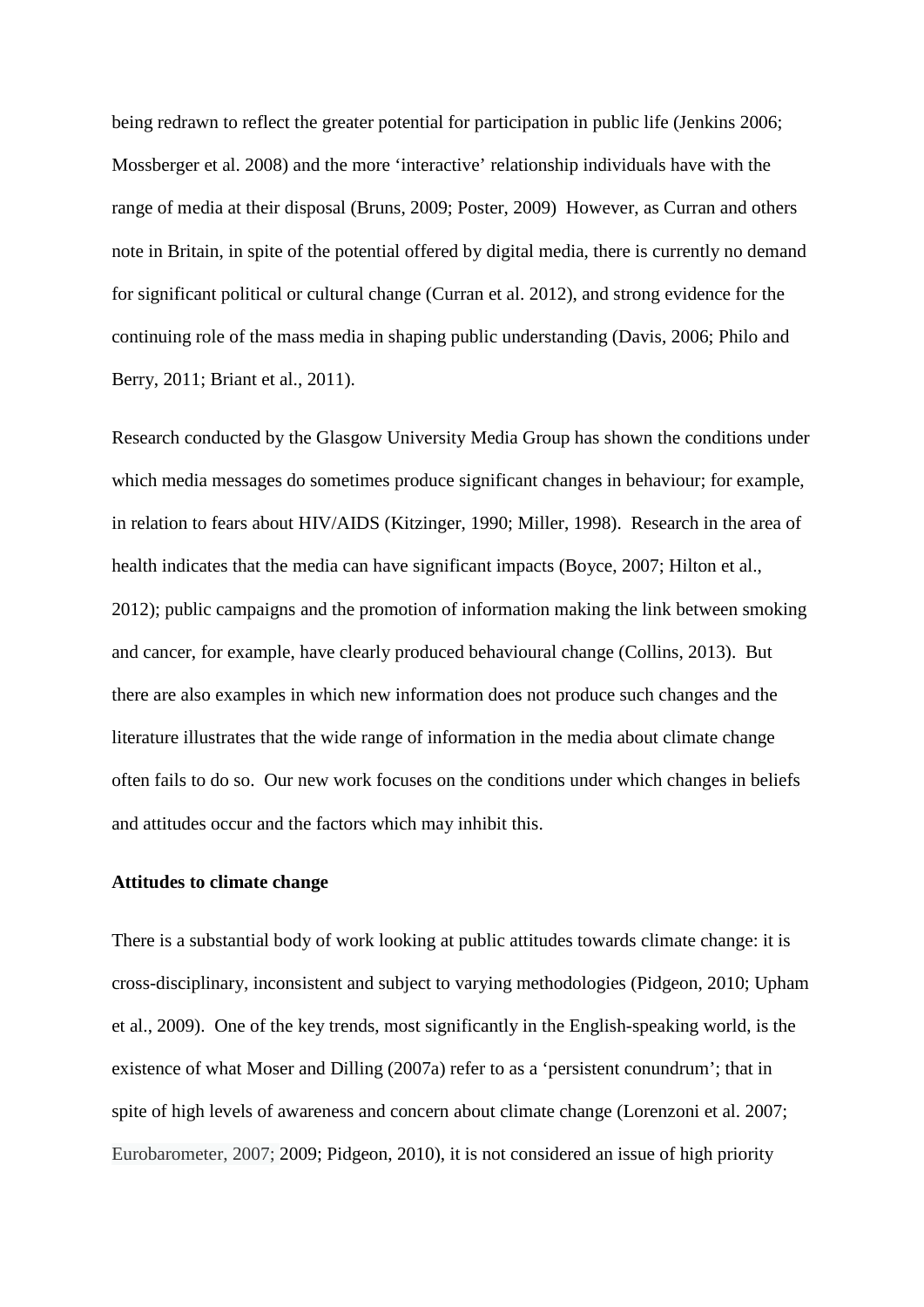(Moser and Dilling, 2007a; ICM/Guardian, 2012). Another key finding across the research is that attitudinal positions towards the issue do not appear to be fixed and levels of scepticism, although low and often inconsistent, seem to alter frequently (Upham et al., 2009).

Some commentators (Nisbet and Myers, 2007; Pidgeon, 2010) have attempted to associate changes in public concern and growth in scepticism regarding climate change to media attention, and other researchers have examined the complex and dynamic process by which media messages influence belief (Moser and Dilling, 2007b; Kahan et al., 2007; Whitmarsh, 2011; Moser and Dilling, 2010). Research by Lieserwitz et al. (2009; 2012) indicates that membership of cultural groupings, values and political ideologies are significant factors in shaping public interpretations of climate change, and also drive the information which people seek. In their work, Kahan et al (2007; 2011) similarly apply a cultural cognition model to argue that people routinely seek evidence that supports their existing views, and discount counter evidence suggesting significant potential to resist media messages. In the digital environment in which audiences increasingly tailor their media consumption, these arguments have particular resonance. However, broader questions of the way in which the media focus interest on particular issues, and potentially play a role in developing the connections between political leanings and particular perspectives must also be addressed (Happer and Philo, 2013). For example, in relation to climate change, it is important to consider the range of conflicting perspectives offered by digital media with which the public might choose to align themselves.

The body of work which focuses on patterns of mainstream media coverage on climate change identify two strong tendencies which are likely to impact on attitudinal patterns. The first is the way in which the journalistic aim of 'balance' has led to the construction of climate change as a subject of uncertainty, with a tendency towards the disproportionate inclusion of sceptical voices in debates (Boykoff and Boykoff, 2004, 2007; BBC Trust, 2011;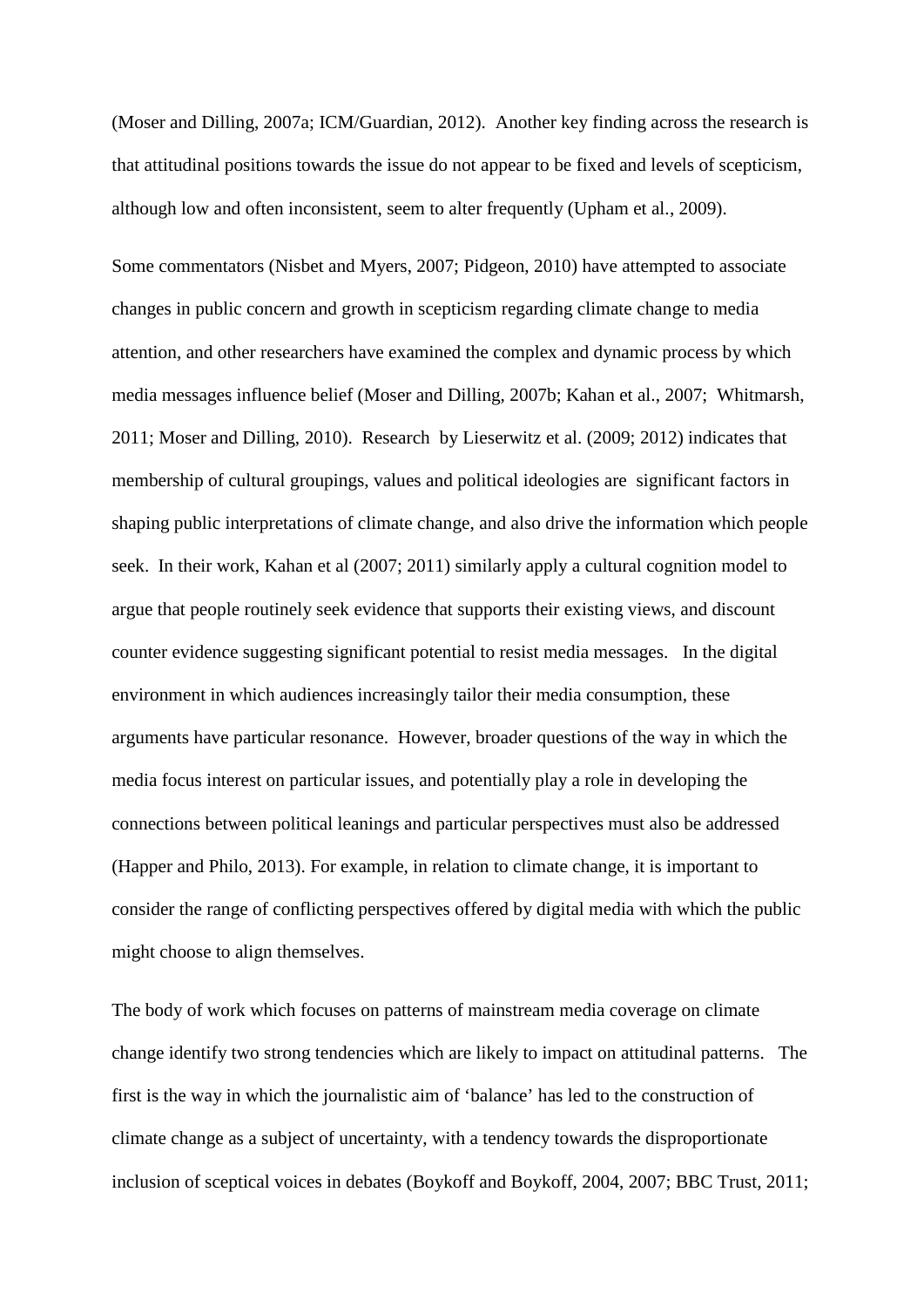Painter, 2013). Research focusing on digital media has shown that sceptical content online, though less prominent, is often aligned to mainstream media reporting (Lockwood, 2008; Gavin and Marshall, 2011). The second trend is a tendency for the issue to be subject to peaks and troughs in media attention (Fischer, 2011; 2013). Since 2010 global media coverage of climate change has dipped dramatically - Dailyclimate.org noted that '2010 was the year that climate change fell off the map' – and this mirrors a fall from the UK political agenda in recent years (Philo and Happer, 2013).

### **The gap between attitudes and behaviours**

The relationship between attitudes and engagement at the level of behaviours in relation to climate change has been the subject of much investigation. Researchers such as Lorenzoni et al. (2007) and Moser and Dilling (2010) base their arguments about media influence on a conception of climate change engagement which incorporates a cognitive, emotional and behavioural dimension:

i.e. people grapple mentally with and gain understanding of the issue; experience an emotional response, such as interest, concern, or worry; and actively respond by way of changes in climate-relevant behavior or political action. (Moser and Dilling, 2010: 162)

This conceptualisation of engagement clearly involves an association between attitudes - how people feel about issues in response to information about them - and their subsequent behaviour. Where attitudes are not associated with behaviours this is sometimes called the 'value-action gap' (Blake, 1999). Researchers have explored the various barriers which exist to prohibit engagement with positive environmental behaviours in spite of sympathetic attitudinal positions (Bedford et al., 2010; Whitmarsh et al., 2011). A range of studies suggest that the perceived remoteness of climate change as an issue, in relation to geography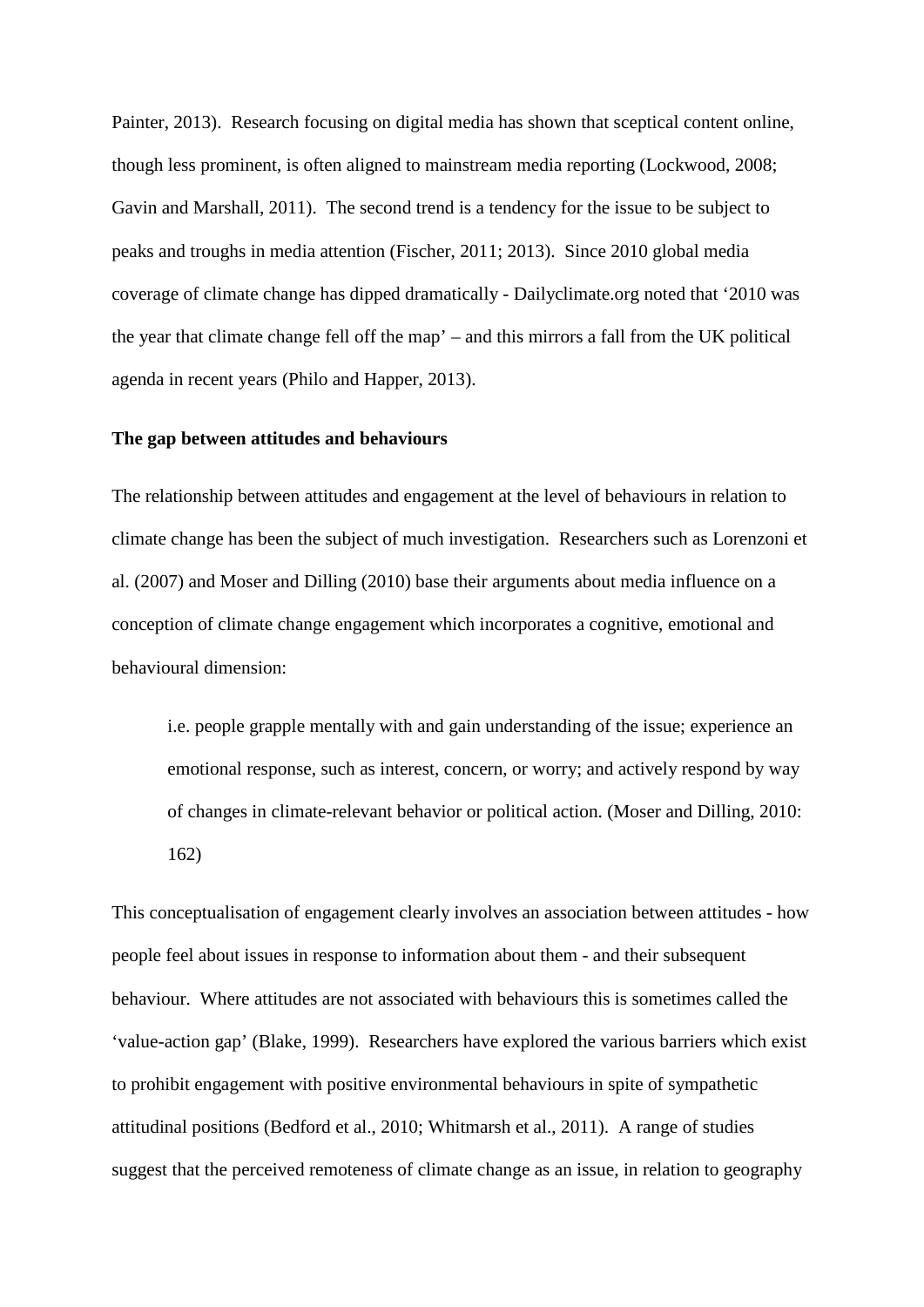or temporality, prevent the public from connecting with it at a personal level (Lorenzoni and Pidgeon, 2006; Whitmarsh, 2008; Leiserowitz et al., 2009). In addition, inadequate systems of provision and structural barriers also interact with the processing of information to construct positions which do or do not lead to behavioural change (Whitmarsh et al., 2011). Our new research develops methodologies using focus groups that make it possible to identify the specific informational triggers for changes in patterns of understanding and attitude and the key factors in the altering of people's behavioural commitments.

### **Methodology**

The methodology has been developed over a series of studies conducted between 2011-2014 which examined the way in which attitudinal and behavioural commitments are negotiated in response to media accounts of a range of climate change and broader issues around sustainable energy. For this work, the qualitative technique of focus groups was chosen as the dominant method as it is the most effective in illuminating the process by which attitudes and beliefs develop in response to a range of factors including new arguments and information. The approach involves three stages. The first stage is to examine the nature and sources of belief and opinions on climate change and sustainable energy, including discussions of the way in which concerns about these issues may result in specific behaviours and inhibiting factors in relation to these.

The second stage involves introducing new information. Our aim is to immerse respondents in an information environment in order to recreate as much as possible the conditions under which new information would be received. For the first study we developed future scenarios showing the potential effects of climate change both at the global and the local level. One, for example, focused on a mass flood in Bangladesh which forced the migration of millions of the population with direct implications for the UK. These scenarios were developed through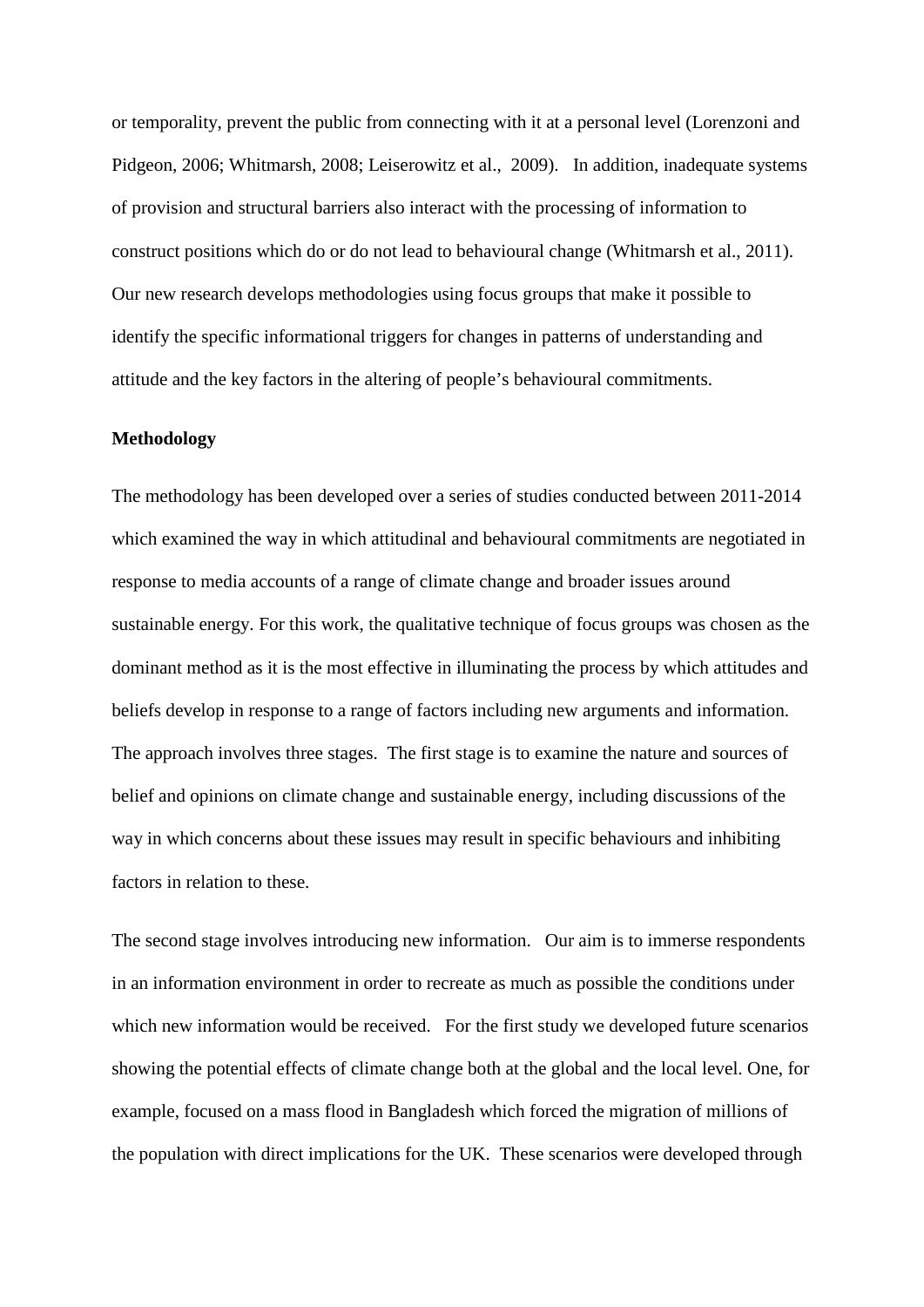detailed research and consultation with scientists and experts and produced as news reports across a range of media. The reports varied in respect of their perspective on the scientific arguments and impacts of the stories to reflect the differing ideological preferences and approaches of the range of news outlets. The scenarios were presented as predictions of possible futures. In the 2014 study existing footage was shown including a video of climate change representative, Yeb Sano, pleading with the world to take action to reduce CO2 emissions in an emotional speech about the devastating effects of Typhoon Haiyan. It was presented to participants as one of the range of perspectives that might be included in coverage of climate change – in this case in response to an event with which most were familiar. In both studies the primary aim of the new information was to identify potential triggers for attitude and behavioural change.

After introducing the new information, group discussions are conducted which focus on the elements which affect the individual members, opinions about appropriate responses under a range of different conditions, the level of individual and collective responsibility and the likelihood of such information impacting on behaviour. The aim is to identify the pivotal points at which opinions and attitudes might be altered. In the earlier study, a longitudinal element was incorporated in which we interviewed half of the original sample six months after the research to assess the impact of the new information upon audiences beliefs, understandings and the potential altering of opinions and behavioural commitments. This allowed us to compare not only the way in which media messages were ingested in the shortterm, but also how they impacted over time.

### *Sample*

We are reporting on a total sample of 150 respondents across the studies, the first of which was conducted in 2011 with a follow-up in 2012 and a further study in 2014. This involves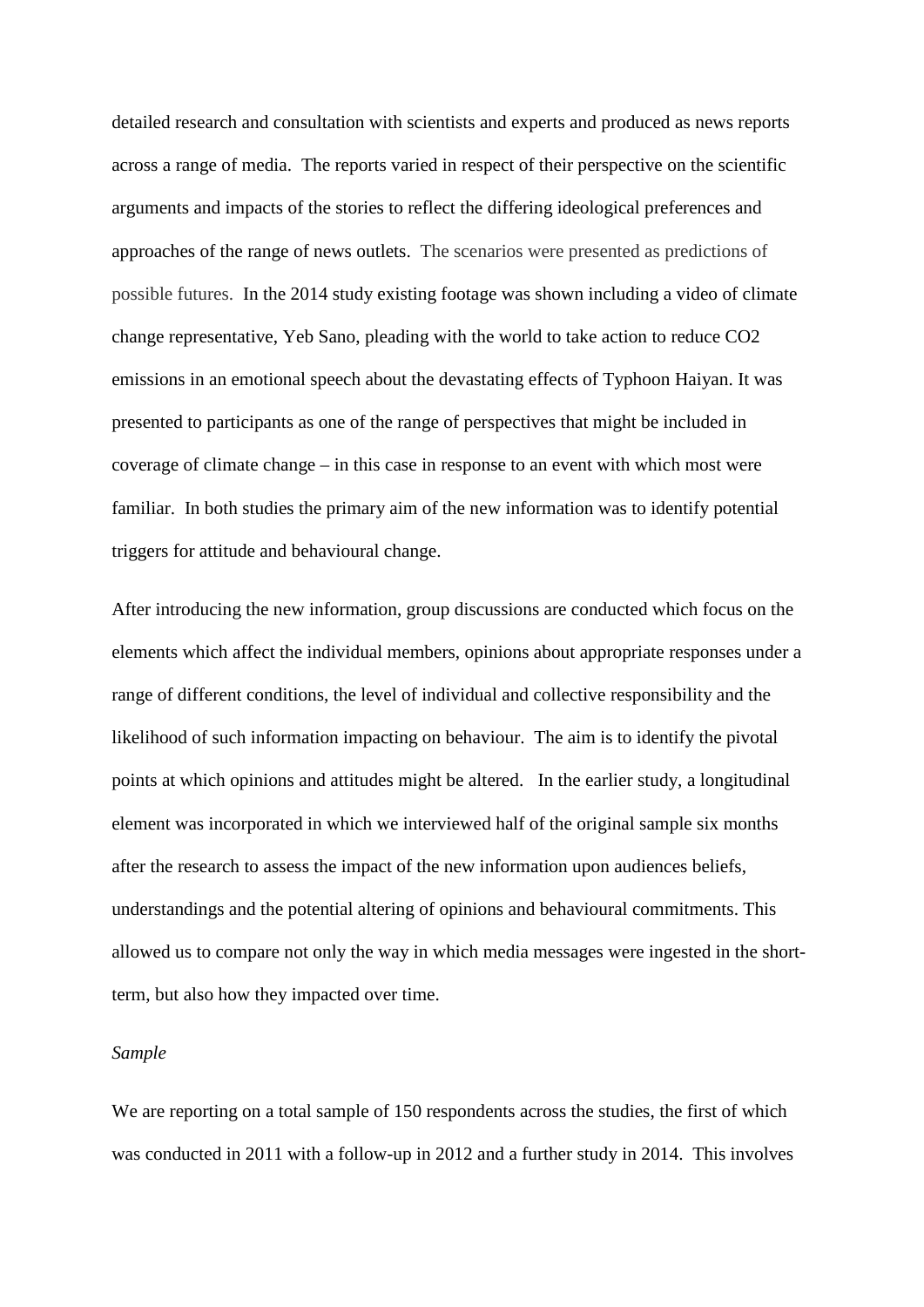26 distinct groups. In the earlier study we held 12 groups in the first wave and interviews with 28 from the original groups in addition to six new groups in the second wave six months later. These functioned as a control and mirrored in demographics and location the original six groups from which we recruited our phone interviewees. In the latest study, we held 8 groups. Focus groups were made up of six people on average and were recruited on the basis of their being from the same socio-economic group and being naturally occurring. By this we mean groups who would normally congregate and speak to one another in the regular course of their lives and therefore have a pre-existing rapport which can be tapped into in the groups. Thus the groups were drawn from people who work together, such as cleaners and janitors, students who house-share or those who interact via their local communities. The groups were recruited to represent the normal socio-demographic criteria and were also geographically diverse. We included groups of specific interest. In the first study, for example, we included two groups from the Norwich area which was selected due to its being an area under threat specifically from coastal erosion. The inclusion of these groups allowed us to assess whether the immediacy of such a threat made any difference to attitudes and behaviour. Groups from Oxford University were also included with participants who had direct links to politicians and political bodies which gave us a chance to assess the impact of this on feelings of empowerment or agency. We also had a particular interest in the views of young people since there is continual debate on their consumption of media via digital technologies which is an increasingly important aspect of contemporary communications. Hence in the second study, young people were particularly well represented in the sample which was drawn from the extended Glasgow City area.

### **Stage One: existing beliefs, attitudes and assessments of information**

In the first stage of each study we examined the range of beliefs, opinions and commitments to behaviours in relation to climate change and sustainable energy. In the 2011-12 study, we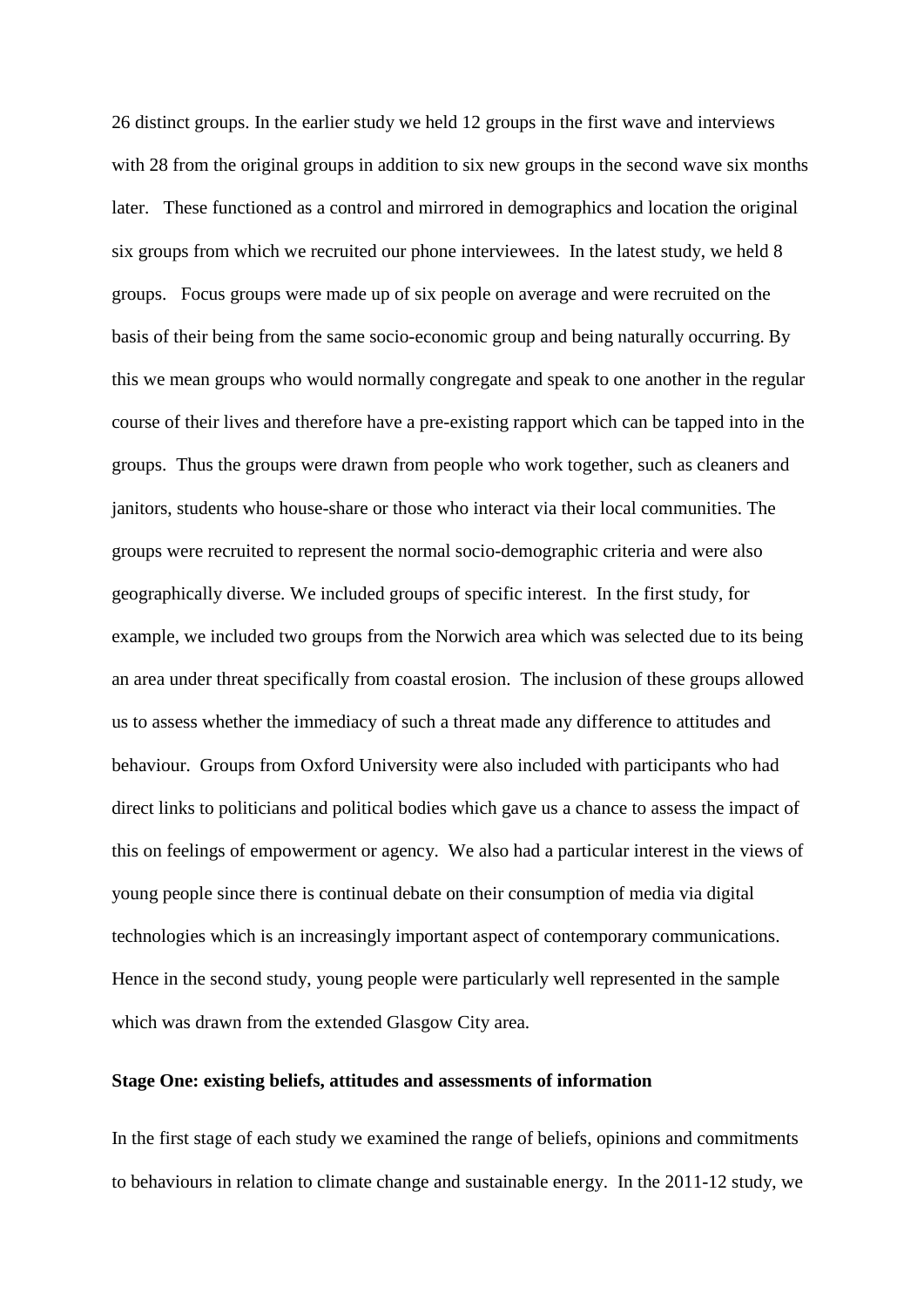sought to gain access to respondents' immediate thoughts on and associations with climate change. Respondents offered a range of responses which were often a long list of ideas and images and, in some cases, emotional responses which, respondents themselves acknowledged, were very diverse. These included a mix of key terms – such as 'global warming', 'ice melting', and 'greenhouse gases'– as well as lists of related terms such as 'pollution, ozone, green energy' and 'population growth'. One respondent simply said 'controversial media topic'. Most admitted they didn't have a clear understanding of the causes and potential threats. This lack of clarity on the issue of climate change has been consistent across the studies.

That there is a range of information yet a lack of clarity on climate change and other energyrelated issues, derives from the manner in which the issues are contextualised in an intense media environment. Young people, in particular, noted that, in the digital arena where information exists to represent any argument and challenge any evidence, trust and credibility were increasingly difficult to assess. On climate change, respondents said they had received information from a range of sources across media and the majority were aware of conflicting arguments about the science. In terms of trust, scientists and academics rated most highly, cited by more than one fifth of the 2011-2012 samples. This was attributed to their providing information perceived to be 'straight from the horse's mouth'. However, the general trust in scientists was undermined by a sense that the science itself was lacking in concrete evidence, and, as a result, the scientists often argued amongst themselves. There was a perception that the alleged 'wooliness' had been used by politicians, corporate and other interest groups to serve their own agendas. These comments from students illustrate how this leads to lack of trust: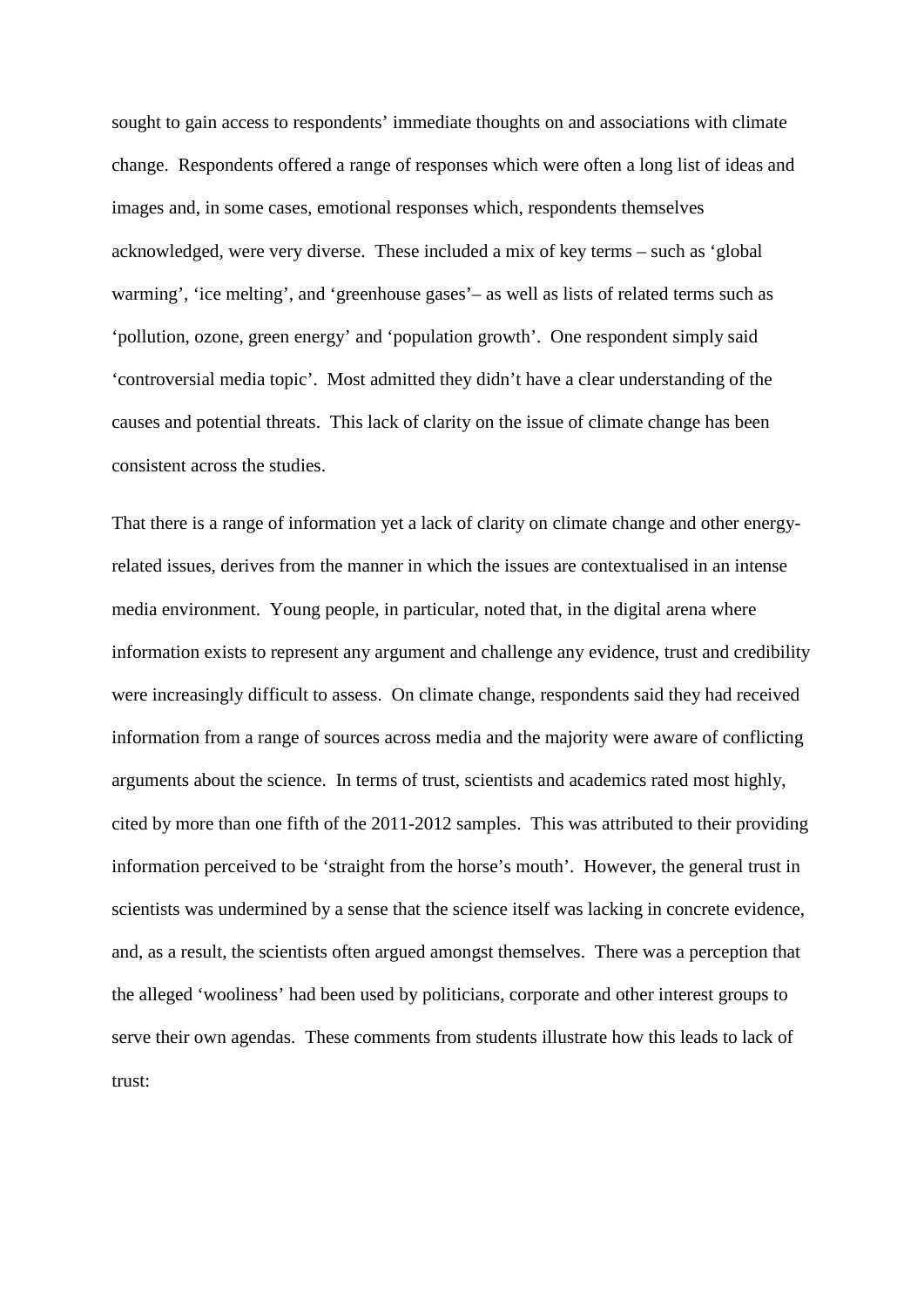Female speaker: And we know that climate change is basically used by politicians, scientists and business, people who run you know oil companies or whatever, it's used as a –

First male speaker: Form of rhetoric.

Second male speaker: Yeah, it's used to like, you know, gain some margin on someone else, or it's used because they have a vested interest in what they're talking about, so it's very hard to know who to trust when talking about climate change. (Student, Oxford, 2011-12)

Politicians were the least trusted group, cited by more than a quarter of respondents from the 2011-12 samples, and discussions showed that a majority believed they could not relied upon to act in the best interests of the public. In discussions of credibility, perhaps the most significant finding was therefore the lack of public trust that currently exists both in relation to climate change and the range of groups speaking about it – and the consequential tendency to question the credibility of all related information.

### *Inhibitors to behavioural change*

In spite of this lack of clarity, findings across both studies showed evidence of existing general sympathies towards climate change, but they also showed that these were not always translated into behavioural change which was consistent with previous studies. The large majority of both samples said that they believed that action should be taken on climate change when specifically asked, and very few fundamentally rejected the science. However, in spite of the initial responses, discussions demonstrated that only a small minority had made changes that were directly related to their personal beliefs on climate change. We therefore sought to identify the inhibitors to behavioural change that were in place.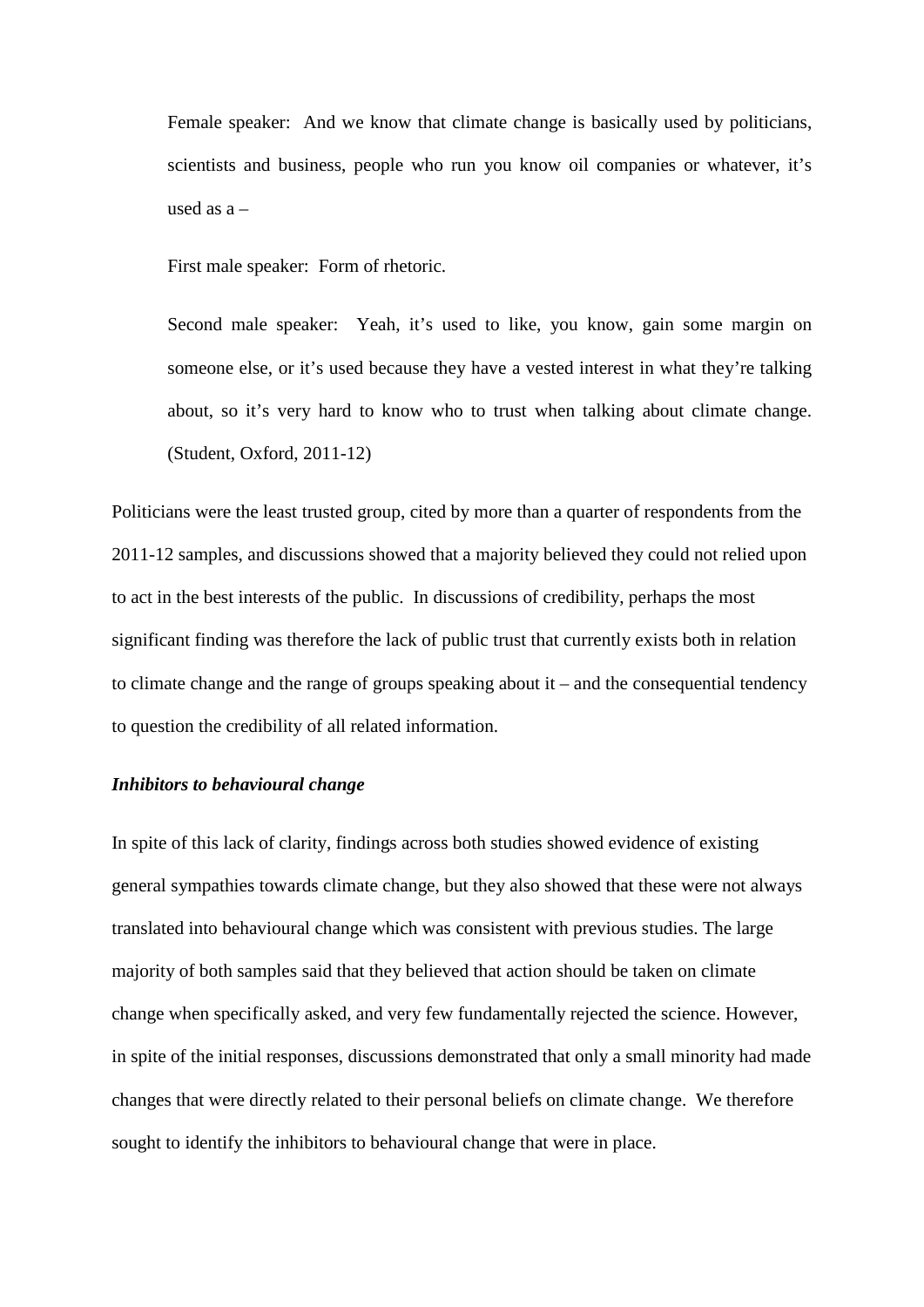Our findings supported the view that structural barriers are an important factor. For many people decisions about activities such as driving less and consuming less energy were led by considerations of cost and convenience as this comment shows:

Female speaker: I certainly take conscious decisions in my life to think well I could walk to the shops but I still drive my kid to school every day so...when it's convenient to me, I will do it. If it's not convenient I really do have to think about it. (Middle class group, Norfolk, 2011-12)

Similarly to Kahan et al. and Lieserwitz et al., we found that existing belief systems were a central factor in the interpretation of media messages. The widespread lack of trust in public figures, and specifically those who would be expected to take action on climate change, was even more significant than political ideologies in this respect and was a crucial factor in dismissing arguments about the need to act as this comment illustrates:

Female speaker: It seems that by the time we hear about it, the politics are already in place, things are already being done, this is just whitewashing it for the newspapers, it's already been done and nothing you do can do about it... (Part-time and shop workers, 2014)

The widespread lack of trust in decision-makers to act in the public good, and the consequential feeling of having no public voice, had a direct impact on perceptions of individual and/or collective agency which evidence suggested was a key factor in the process by which people assess the need to make behavioural changes. Significantly a group of Oxford students from the 2011-12 sample, who placed higher levels of trust in public figures some of which was based on personal experience of them, did not report feeling the same levels of powerlessness. In fact, they felt that their actions could be socially important. The only other group which did not report the wider feelings of powerlessness was one of the Norfolk resident groups also from the earlier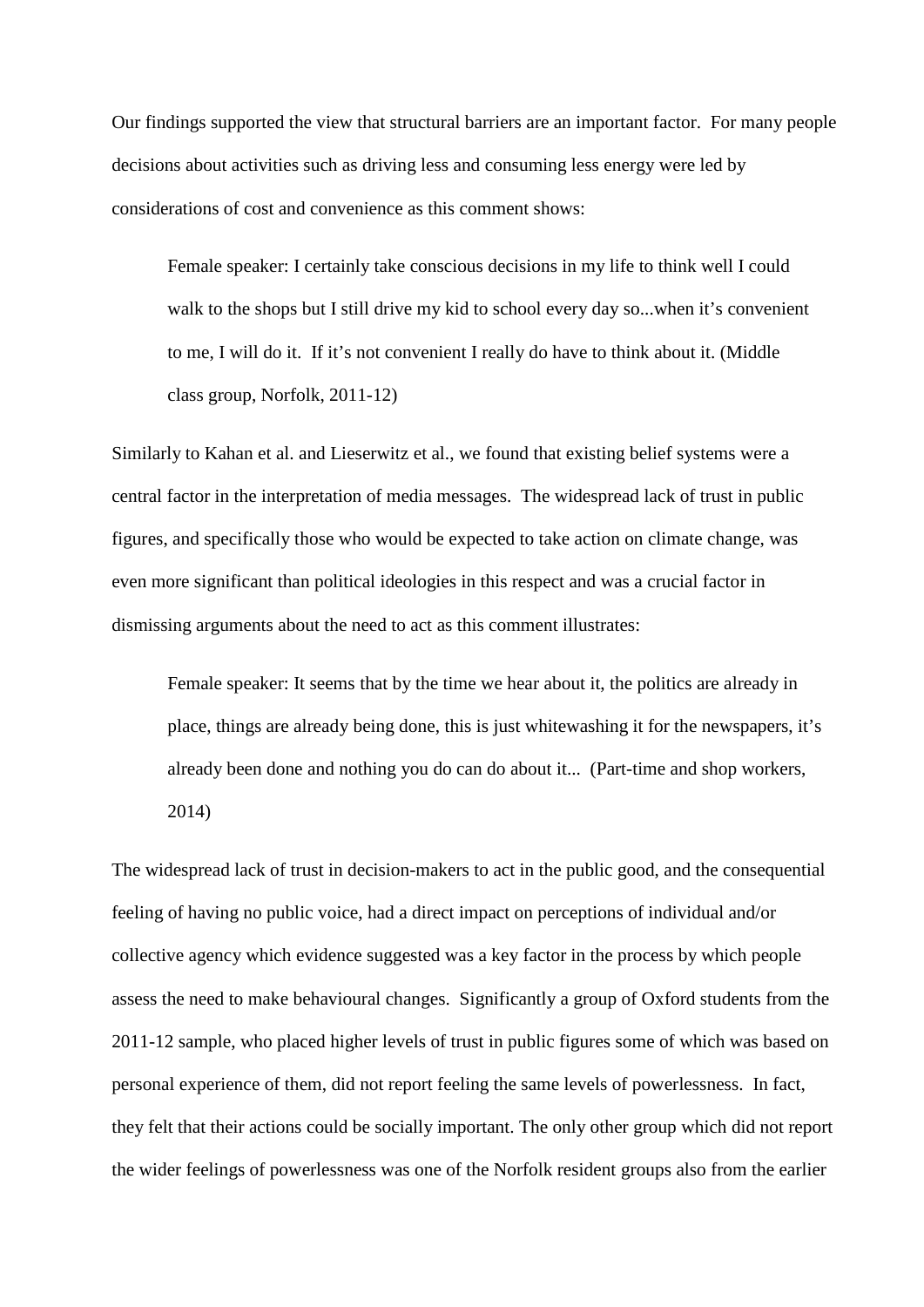sample. The members of this group were very active in the community, and a majority had attended public meetings and events, some of which was related to their belief for the need for action on coastal erosion. As a result they felt they had some power to change things, as this exchange shows:

Facilitator: Do you believe you can change and alter things a bit?

Female speaker: It depends on the persistence and strength of your pressure group if you are but that is the only way you are going to do it.

Male speaker: I'm a continual optimist and I believe that as an individual I do have some effect but time and time again, I'm proved wrong but I'm still an optimist

Facilitator: But you would go on websites and you've already raised that. Do other people feel the same as this?

All: Oh, yes.

Female speaker: I'd be prepared to stand up and be counted. (Middle class group, Norfolk, 2011-12)

However the majority felt that individual behaviours did not make a difference on an issue such as climate change. Part of this was the question of governments, nationally and internationally, not always acting in the public interest, but part of it was a sense of the enormity of the challenge of climate change. In both groups, it was expressed that the perceived failure of global and national politicians to act on climate change impacted on their own commitment to do so, as this exchange shows: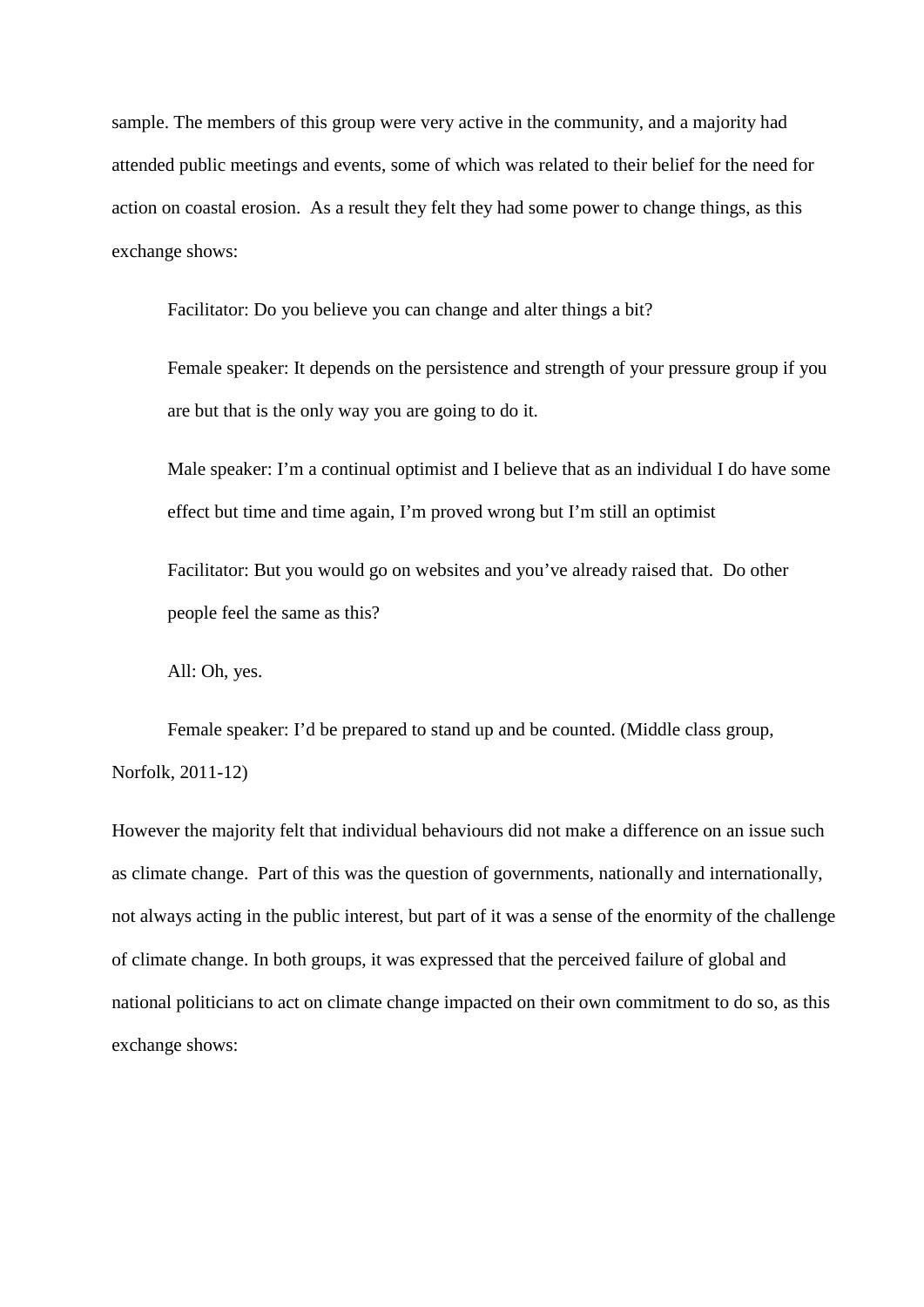Female speaker: It just makes me feel like even more, like, I wish, on a bigger level that the UN and world governments would get organised and then I'd happily chip in for whatever they needed me to do... but if I go home...

Facilitator: So energy efficiency [in the home] isn't going to make any difference?

Female speaker: I think because as individuals you can feel so powerless at times, there is that kind of need to be led by a greater power into it…(Middle class professionals, 2014)

Individual changes were perceived by some to be simply a 'drop in the ocean'. The politicians' failure to act gave some legitimacy to this belief – and indeed to their own lack of action.

There was also evidence that the media played a role in inhibiting behavioural commitments with the decline in coverage of climate change in recent years being a factor (Fischer 2011; Fischer 2013). The tendency for media to set agendas and focus public interest on particular subjects, and to limit attention on climate change in this case, was evident across all waves of research. There was an awareness that climate change was less in the media than it had been in the past and therefore it was talked about and considered less. In the later study the way in which this operated with digital and social media was more clearly shown. Particularly for those groups who reported frequent digital media usage, usually accessed through portable devices, there was a recognition that social media tended to focus the attention of users intensively on the same subjects. As one respondent observed part of the appeal of social media was to be 'in with the masses' and to be talking about a selected range of topics at any given time. As much of the stimulus for social media is the mainstream media (Newman, 2011), the fact that climate change is receiving limited attention in the latter limits its visibility in the former. In this way then the media coverage had helped to shape perceptions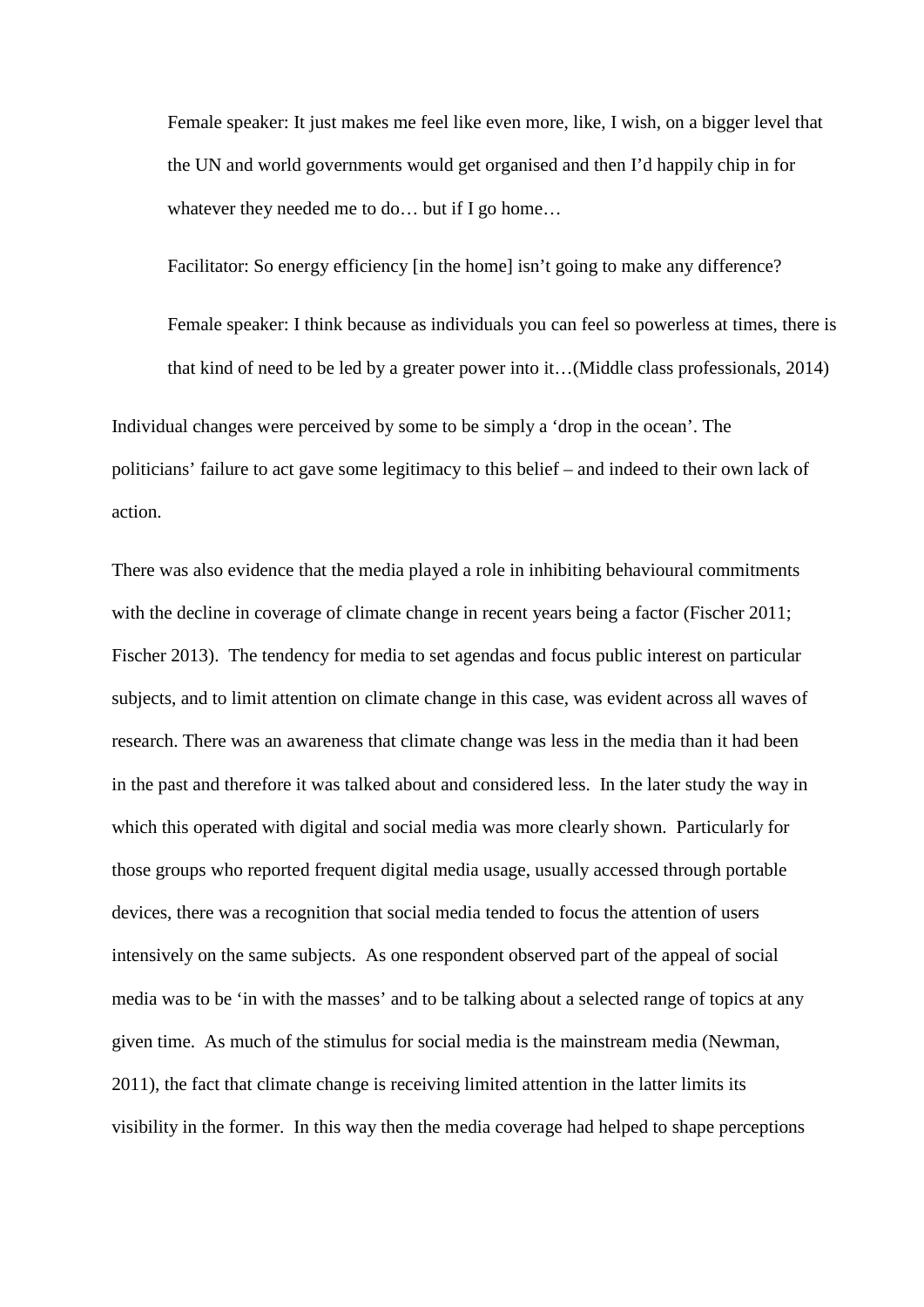that the issue wasn't a top priority, and combined with feelings about personal powerlessness had played a pivotal role in inhibiting potential behavioural change.

### **Stage two: the new information**

We introduced new information to our audience members in order to identify more specifically the possible informational triggers for attitudinal and behavioural change. We had first established, in detail, respondents' positions on climate change and other energy issues and the informational, structural and broader attitudinal foundations of these. Alterations in former positions were therefore clearly indicated by the range of responses to the new information. Our study provided support for the argument the 'remoteness' of the issue is a significant inhibitor to prioritising it (Lorenzoni et al. 2007; Moser and Dilling, 2007a, Lieserwitz et al., 2009) in that the more directly impacting the information, the greater likelihood it had of shifting attitudes and potentially behaviours. For example, in the earlier study, the Bangladesh refugee story affected respondents most. The greater level of concern and urgency generated was related to the way this scenario connected with common fears about increased levels of immigration and the associated problems. The more closely increased immigration was thought to affect respondents directly, the more climate change was seen to be a priority. Ethnicity was a key factor in this respect. Those from ethnic minority groups were worried about the impact of great numbers of refugees in their own communities and the consequences for their own security. This comment from an Asian man living in Glasgow explains his specific concerns:

Male speaker: If I'm honest, I'm thinking how it will affect me as a minority because they're the same as me - know what I'm trying to say?… there's only a certain number, amount of resources, and how it's going to affect the community already here. (Middle class, Govanhill residents, 2011-12)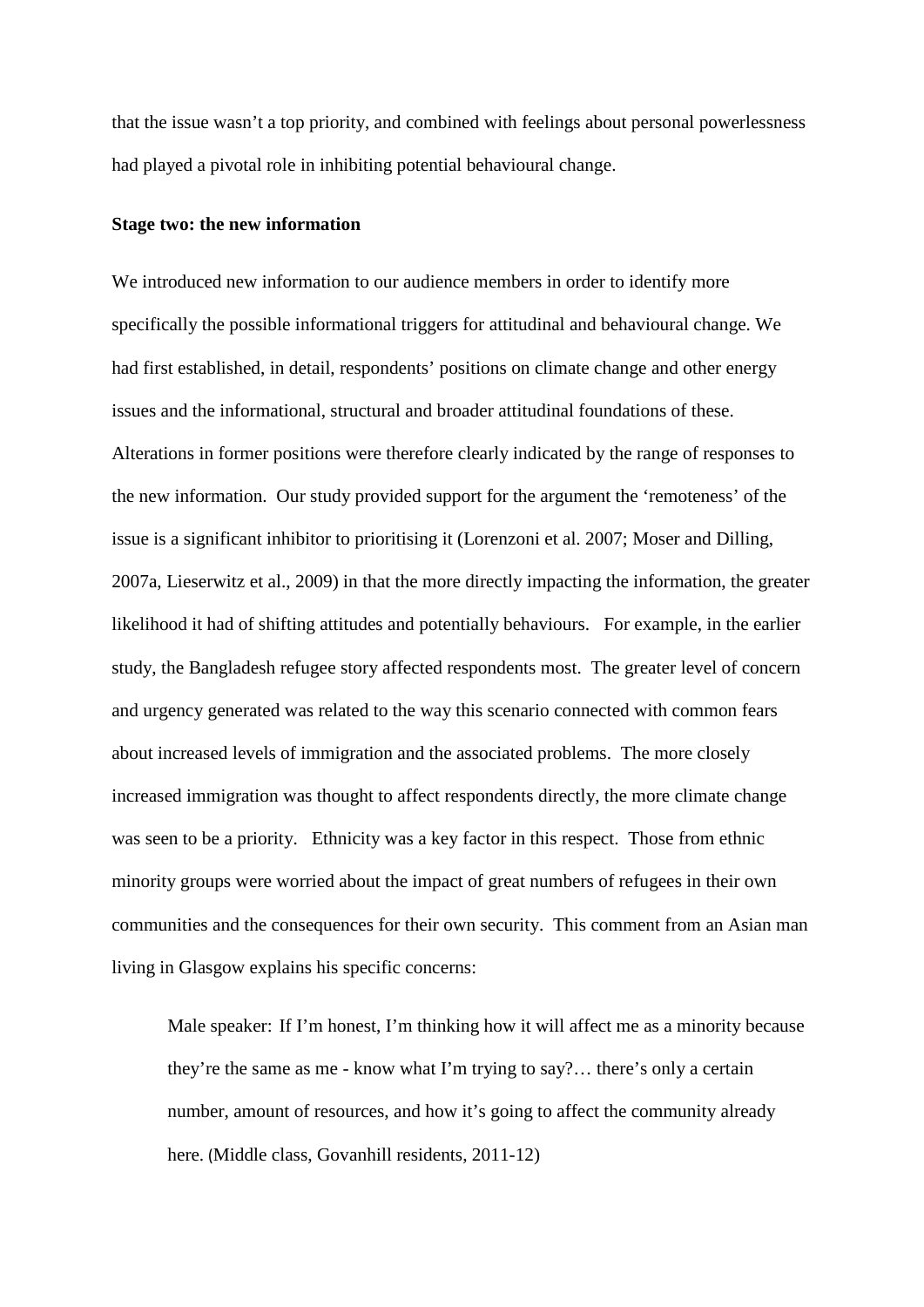The sense that direct impact or relevance was key was supported by responses to the video focusing on the effects of Typhoon Haiyan shown to the respondents in the 2014 study. The large majority had a very strong response to the devastation described by the UN representative, which increased their concerns about climate change. This was grounded in existing fears about changing and/or extreme weather which, across these and other studies (Lieserwitz et al. 2009), was considered to be the most convincing evidence of climate change. As one respondent noted:

Female speaker: When you hear something like this, tsunami, that's when your brain does think 'climate change, we need to do something', that's the only time. (Part-time and shop workers, 2014)

It was also the way in which most people felt they would, if that had not already, directly experience the effects of climate change, which increased the sense of urgency and concern. As this respondent expressed, weather is not something that can be easily ignored:

Female speaker: If you're walking about in October and it's snowing, you can't not think about it – I think about climate change – and it's worrying me so much. (Office workers, 2014)

These findings emphasise the importance of communicating risks which can directly relate to people's experience. To gauge the level of impact on attitudes of the new information, we asked respondents from the 2011-12 to assess how important climate change was to them on a scale of 1 to 10 both before and after the new information was introduced. The majority of respondents increased the rating across the sessions – with nearly double the number giving it the top rating. This considerable increase indicates the potential for information to impact on attitudes in the short-term. However, when we asked our respondents across both studies about the impact of the new information upon their behavioural intentions, we found a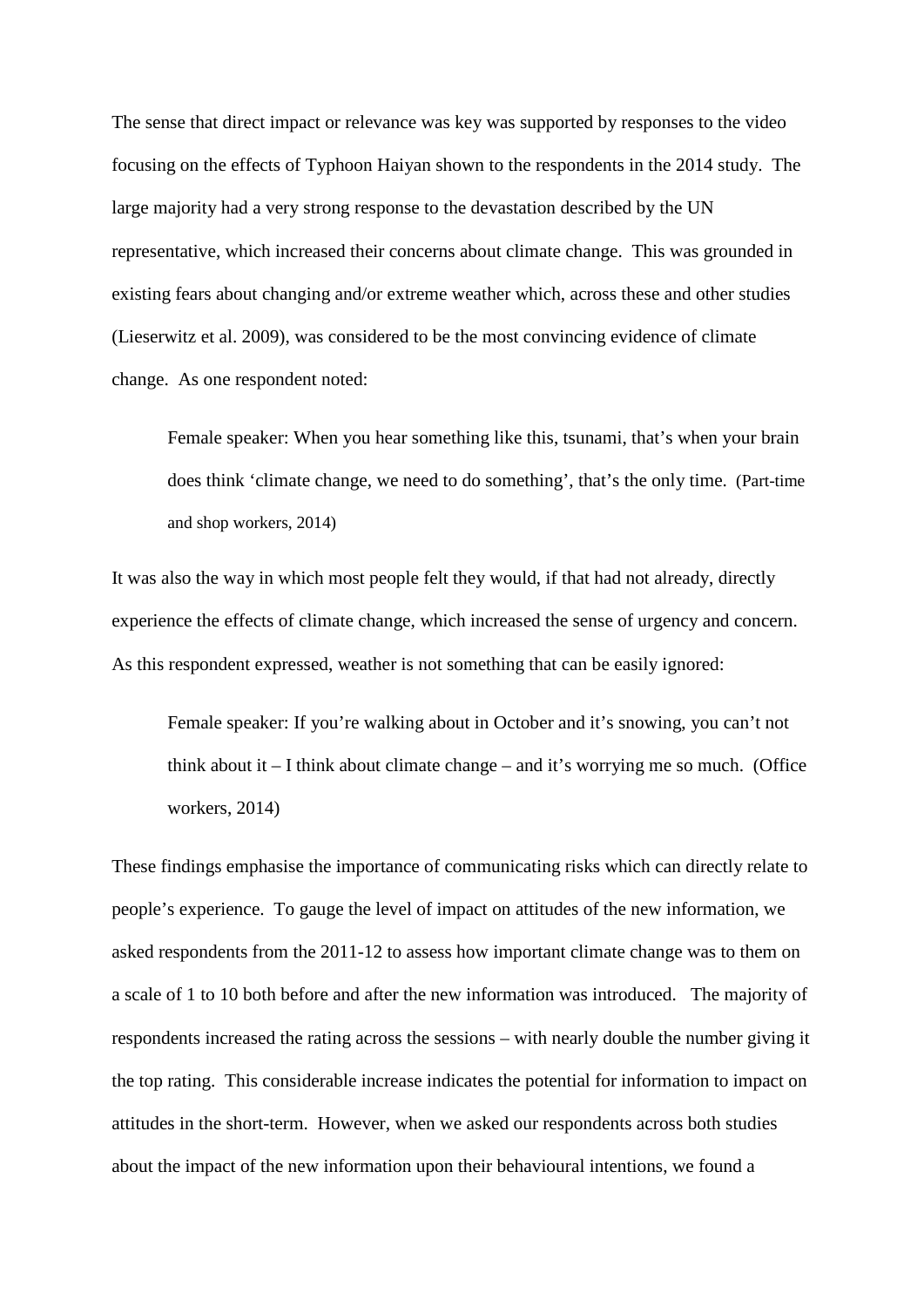marked lack of commitment to behavioural change. This comment in response to the Typhoon Haiyan video is illustrative:

Male speaker: What I'm trying to say is that, you say we need more hard-hitting? How many hard hitting news is there about crime and we have changed? How many times every week we see typhoons and earthquakes? It hasn't made any difference. (Small business owners, 2014)

As Lorenzoni et al. (2007) note, engagement exists at the level at which knowledge and real concern are accompanied by the will and ability to act. In our studies, the majority of respondents gained the first two, but the original reasons for not taking action were widely repeated: that individuals alone are powerless, changes have to be made at the level of government (who are not trusted) and that it was not clear what more could be done once issues of cost and convenience were considered.

#### **Stage three: the revisits**

The longitudinal findings from the 2011-12 study confirmed that the majority had not made changes to their behaviour. However perhaps our most interesting finding was that in spite of these barriers and belief systems, in our longer term research we did actually find a sizable minority who changed their behaviour in response to the information that they received. These tended to be people who found their opinions strengthened by the experience of taking part in the focus groups rather than radically altered, suggesting that a key factor is an existing openness to behave more 'ethically'. It was also significant that those who had made the greatest changes included respondents for whom the information had had a considerable personal impact. An Asian bakery owner, for example, believed that the Bangladesh scenario threatened her security and that of her own community and the concern it generated had become deep-rooted in the preceding six months. She explains what she had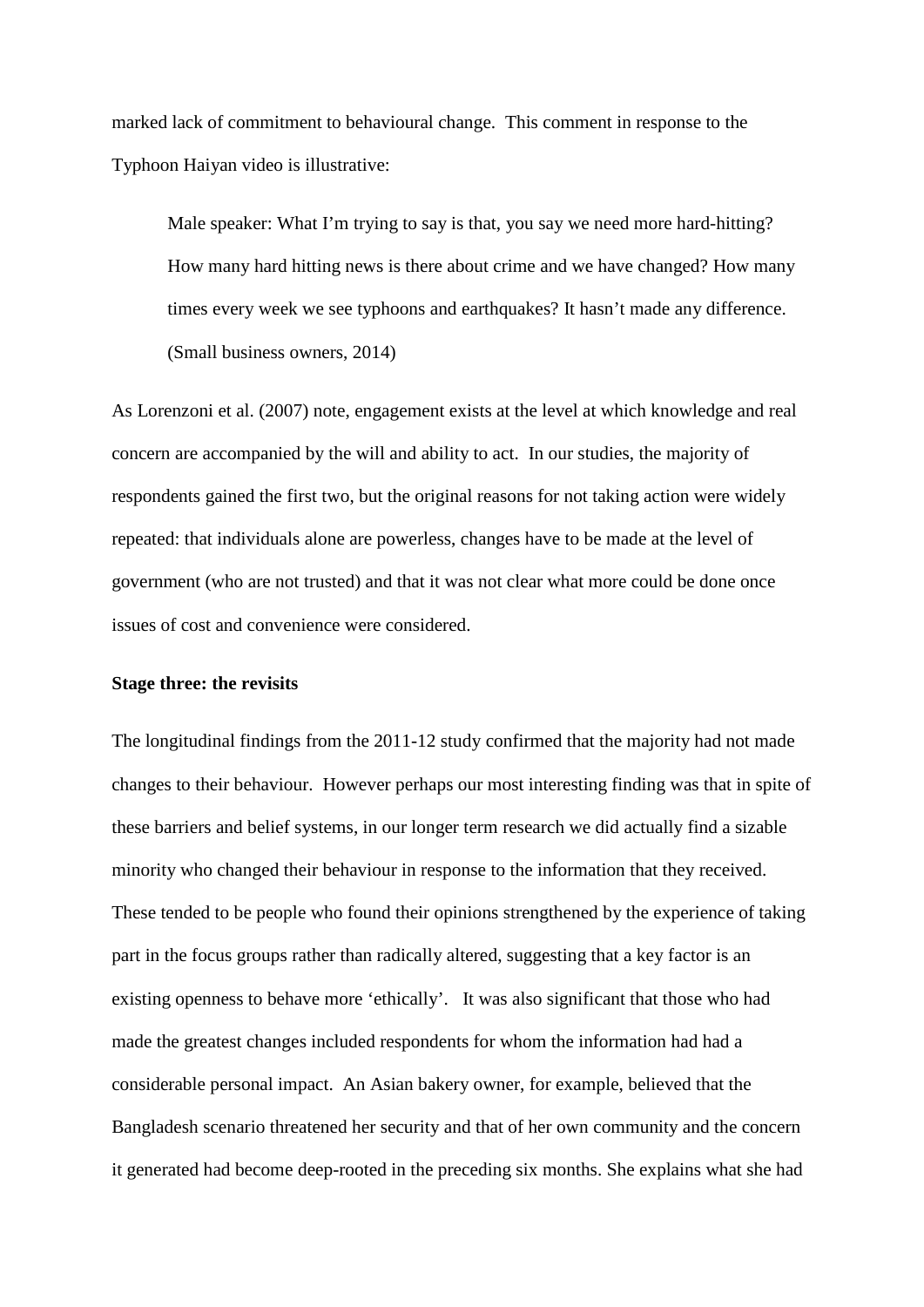done in response to the group discussions and new information:

Female speaker: Well, before this group I was very much aware – what with my business (bakery) – of recycling, but I've now found a company that will recycle my waste

Facilitator: Would you say that was a direct result of the group?

Female speaker: When I opened my bakery I looked around but I didn't find anything...I wanted to do it anyway, but after the group I just tried a bit harder. (Middle class, Govanhill, 2011-12)

Amongst the majority however we found evidence of a continuing 'value-action gap' (Blake, 1999), in that in spite of beliefs in the need for action on climate change, and the increased concern generated by the materials in the short term, the majority of interviewees had not changed their behaviour since the first wave of research. The reasons for disengagement were long established in the majority of people and, examining the attitudinal changes that had taken place over the six months, it was clear that perceptions of individual power or lack of were key. Across the period there had developed in the majority a clearer and more urgent sense that decisive action was important and would have to be taken. There was a strong feeling that governments would need to lead the changes, including behavioural change. There was an acceptance, for example, that air travel might have to be curbed or made more expensive. Our research indicated that if a clear lead was given, and clear explanations for the need for the changes to be made then the public would, however grudgingly, accept it, as this comment illustrates:

Male speaker: If I can understand the rationale for it, and felt like this was part of a longer term plan, not a kind of short-term initiative that wasn't kind of linked in to a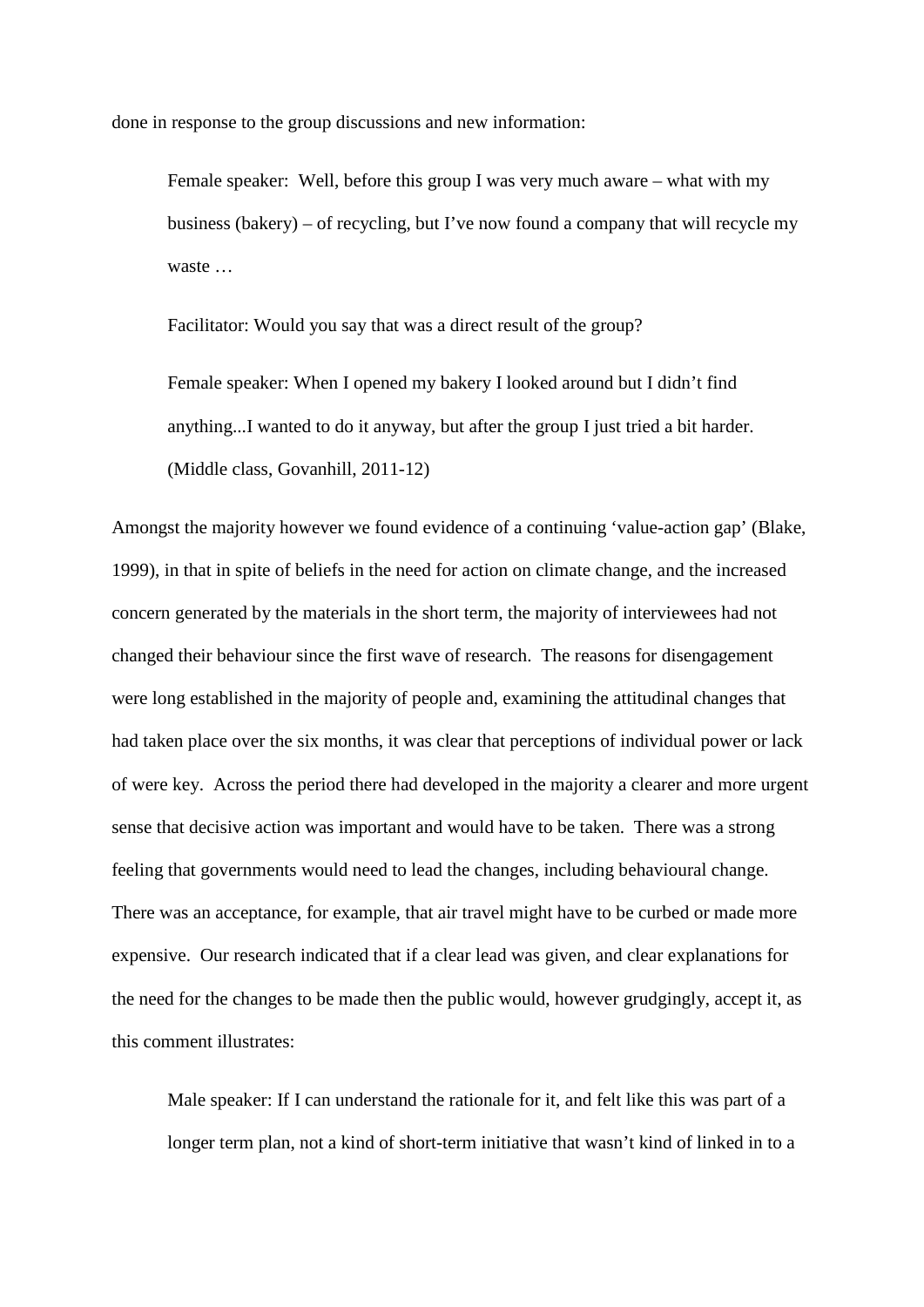broader plan to try and change the way in which we manage our resources. (Middle class professionals, 2014)

We also found that media accounts played a role in triggering both attitudinal and behavioural change. In terms of the development of positive changes, the media construction of climate change as a subject of uncertainty was strongly implicated in the conflicts in understanding and trust. The sense of not knowing who or what to trust in terms of the most effective course of action, rooted in the proliferation of media opinions and arguments, continued to be cited as a significant barrier to action. It was further compounded by the lack of attention to climate change across media which led people to de-prioritise it in their own minds. The follow-up interviews showed the way in which the impact of communications which rooted risks in the scientific model was undermined by the respondents return to a wider media culture which consistently reinforces the message of uncertainty. This is supported by our finding of a connection between the level of exposure to media coverage and strength of attitude on the subject and the degree to which it is likely to be altered by new information. We found that those who had been least exposed to coverage were most open to adjusting their views and conversely those who arrived at the groups with most exposure were least likely to have their opinions and attitudes altered. As a result the degree of exposure to sceptical coverage, of which there is a great deal, is likely to be implicated in how open people are to develop the attitudinal sympathies that are most likely to be translated into behavioural change.

# **Conclusions and future research**

Climate change is a collective action problem, and will not be solved without the consent of the public either to facilitate policy change and/or to potentially make the collective behavioural changes required. The role that the media might play in promoting or prohibiting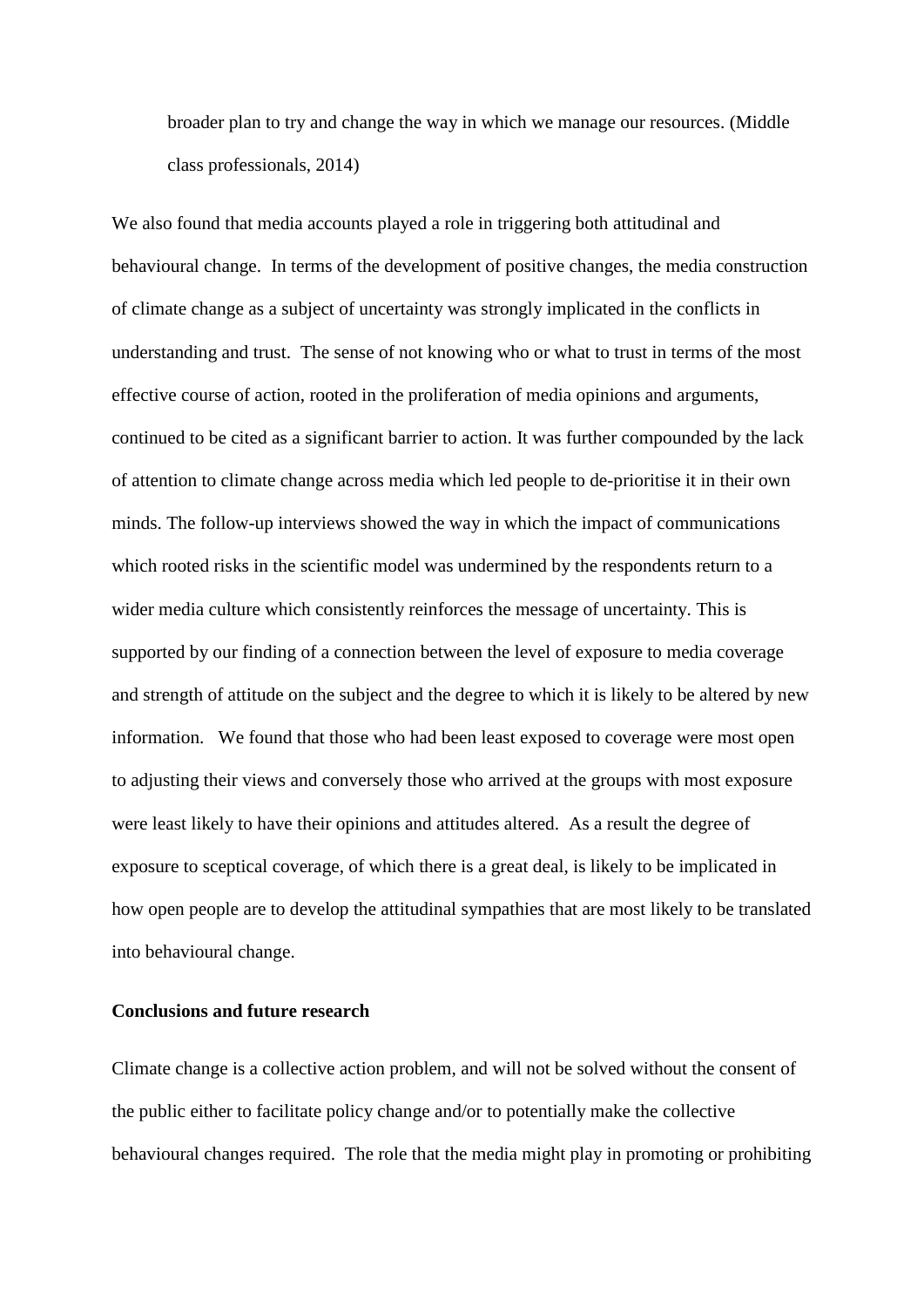these changes is therefore of paramount importance. The innovations of our methodological approach lie in the three-phased look at audience reception which makes it possible to isolate the specific informational triggers for change across a range of materials. This provides a new and in-depth insight into the way in which media accounts interact with existing beliefs, structural barriers and values to drive change in attitudes and behaviours – or to inhibit these as well as to indicate the kinds of materials that might be powerful, to whom and in what context. There are three key aspects to our findings.

The first point relates to the quality of information that is available. The range of conflicting messages about climate change across the media have contributed to current confusions and uncertainties, as well as to the broad levels of disengagement with the issue. Media accounts have largely failed to connect with the public at a personal level. Our research suggests that communicative approaches which emphasise risks which people can directly relate to and which are rooted in a solid science are effective. The language of risk is increasingly being used in climate change communications and our findings would support the validity of that approach (Painter, 2013). However, the importance of messages reflective of the scientific consensus across media cannot be under-estimated. Whilst, as in any scientific field there will be disagreement on the more specific areas, the basic arguments about anthropogenic climate change should be the foundation of any discussion – as is the case with, say, the links between smoking and cancer. The media's role is to make the public aware of the plurality of perspectives and provide a fair critique but not at the expense of misinforming audiences. A key factor in this respect is that the public is not hearing trusted speakers such as the climate scientists and therefore the majority do not know that there is a high level of consensus across the scientific community. Evidence suggests this knowledge would limit the potential to dismiss the arguments being made about the need for action.

Beliefs and perceptions about individual and collective agency are also centrally important in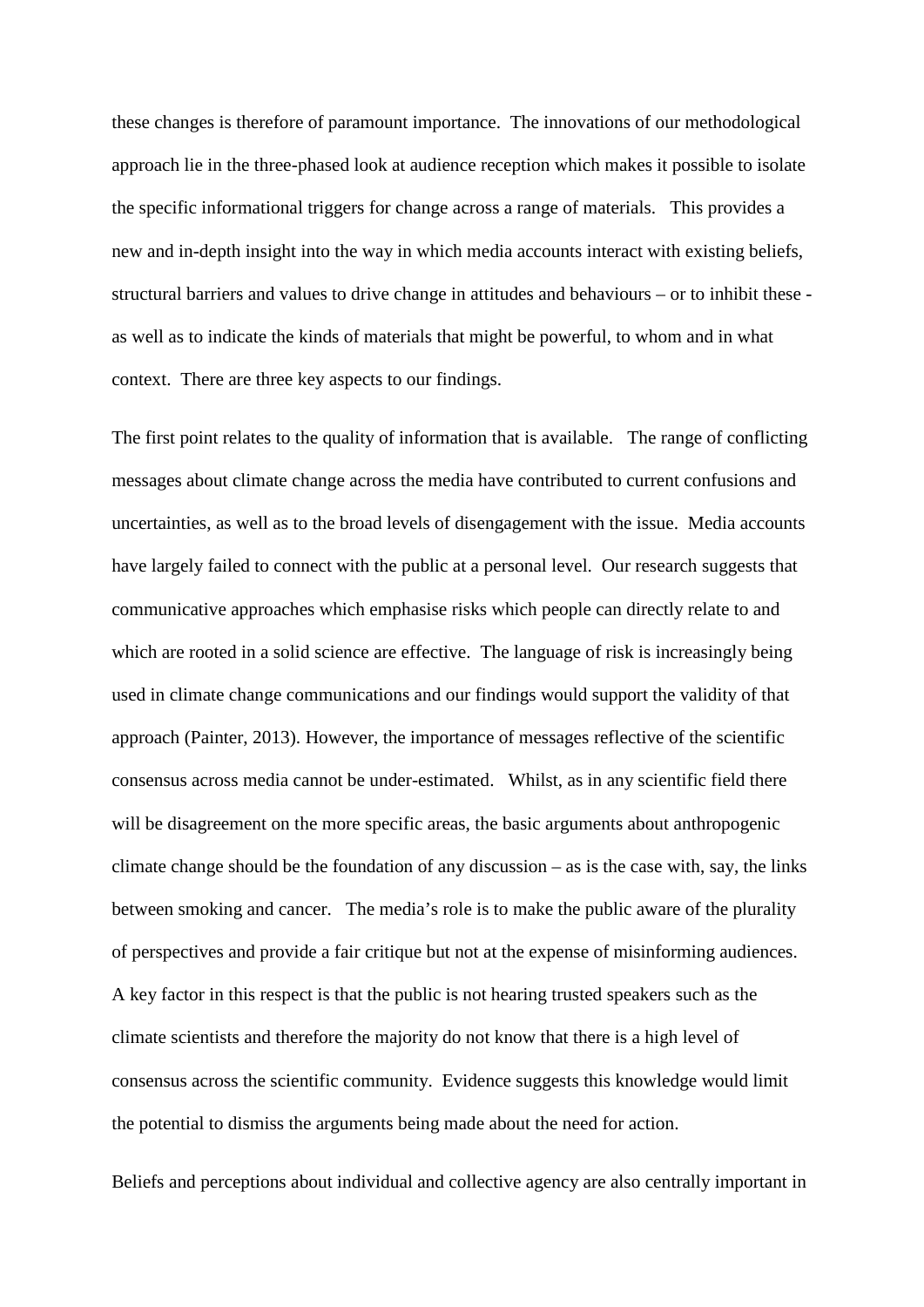the degree to which people are motivated to act. We found specifically that disengagement was rooted in a general distrust of political figures and the attendant perception of individual powerlessness for many. The broader culture of cynicism and distrust, fed by coverage of a range of public scandals, can also be associated with an extended cross-media culture in which all information can potentially be countered with conflicting information. This makes it very difficult for audiences to make accurate decisions about credibility and accuracy. These challenges extend beyond information about climate change, and are faced by mobile multi-media users across all issues often at great speed. Perceptions of individual powerlessness are fuelled by the (reported) actions of politicians, and the sense of them being unaccountable, but also the mainstream media's conventional tendency to develop narratives about the actions of governments and inspiring figures in driving change, rather than the more nuanced picture of the role of the collective, and of the individuals within it.

The central question however of this research has been; what ultimately drives people to make behavioural changes? Our findings suggest that the kind of effective media accounts discussed may provide the final motivational factor for individuals who possess sympathetic attitudes, often with unmet behavioural commitments, as well as a belief that action is meaningful and who do not face barriers to carrying these out. Structural support – for example, in the form of removing barriers such as cost - are pivotal to the realisation of behavioural commitments. However, the nature of information and the way it is delivered are important. Whilst the media do not tell us how to think or behave, they are crucial in focusing attention and constructing behavioural possibilities, whilst also limiting arguments or evidence that might counter these. Audiences have a range of resources such as past experience and knowledge to draw on and resist media messages, but in the case of climate change in relation to which most people know very little, the construction of scientific uncertainty has proved very powerful. However the substantial response to directly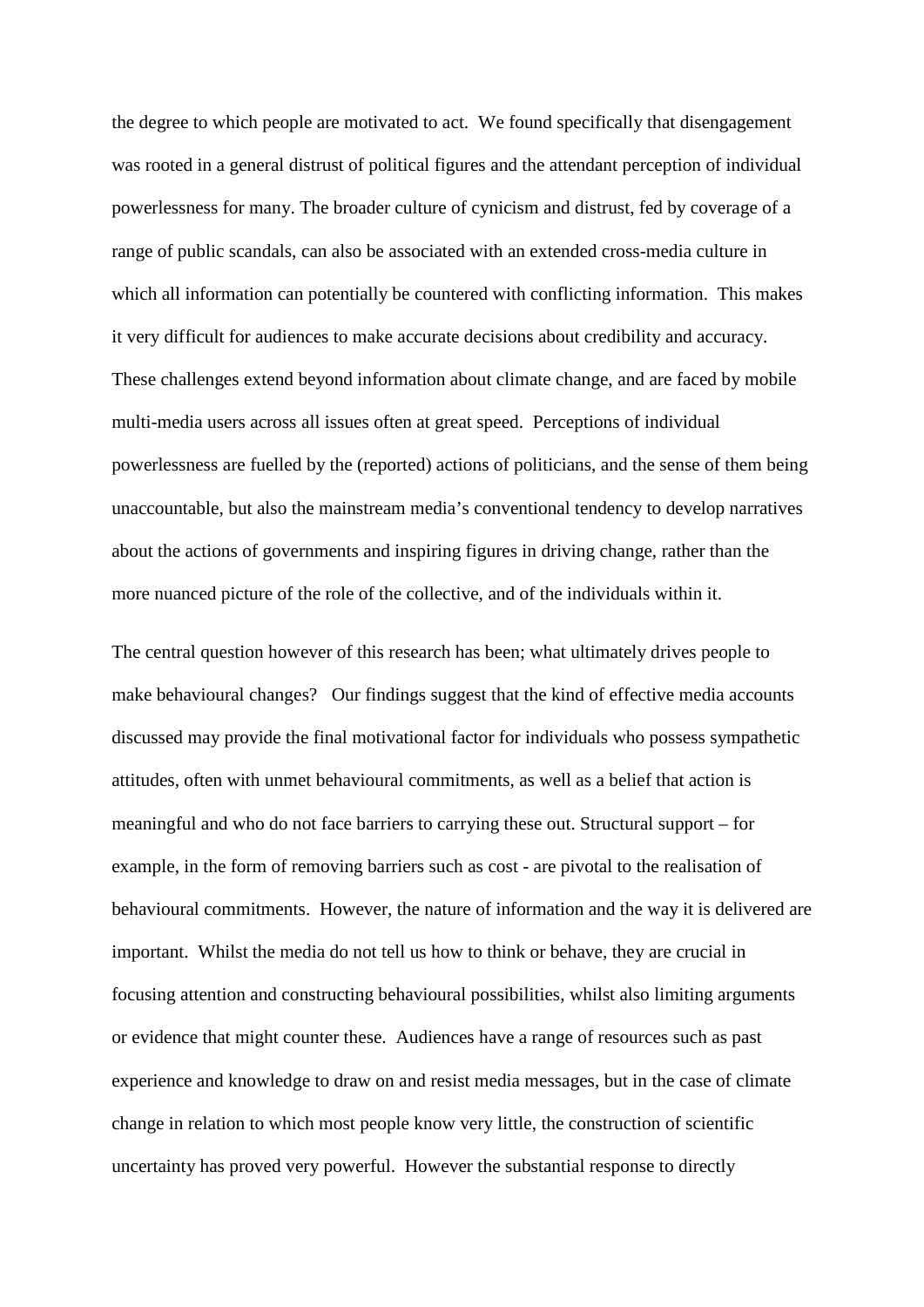impacting materials on climate change highlights the way in which attitudinal and behavioural positions may alter – and we have presented a dynamic model which also highlights the potential for public resistance as well as the possibilities for social change.

# **Funding**

The authors received financial support from the UKERC, and Glasgow City Council.

# **Competing Interests**

The authors have declared that no competing interests exist.

# **Acknowledgments**

We would like to thank Antony Froggatt, Estelle Rouhaud, Daniela Latina, Giuliana Tiripelli and the members of the Glasgow University Media Group.

# **References**

Bedford, T., Collingwood, P., Darnton, A., Evans, D., Gatersleben, B., Abrahamse, W and Jackson, T. (2010) 'Motivations for Pro-environmental Behaviour: A report to the

Department for Environment'*,* Food and Rural Affairs. London, Defra: RESOLVE.

BBC Trust (2011) 'BBC Trust review of impartiality and accuracy of the BBC's coverage of science'. Available at:

[http://downloads.bbc.co.uk/bbctrust/assets/files/pdf/our\\_work/science\\_impartiality/science\\_i](http://downloads.bbc.co.uk/bbctrust/assets/files/pdf/our_work/science_impartiality/science_impartiality.pdf) [mpartiality.pdf](http://downloads.bbc.co.uk/bbctrust/assets/files/pdf/our_work/science_impartiality/science_impartiality.pdf)

Blake, J. (1999) 'Overcoming the 'value-action gap' in environmental policy: Tensions between national policy and local experience'. Local Environment 4(3): 257-278.

Boyce, T. (2007) Health, risk and news: The MMR vaccine and the media. London: Peter Lang.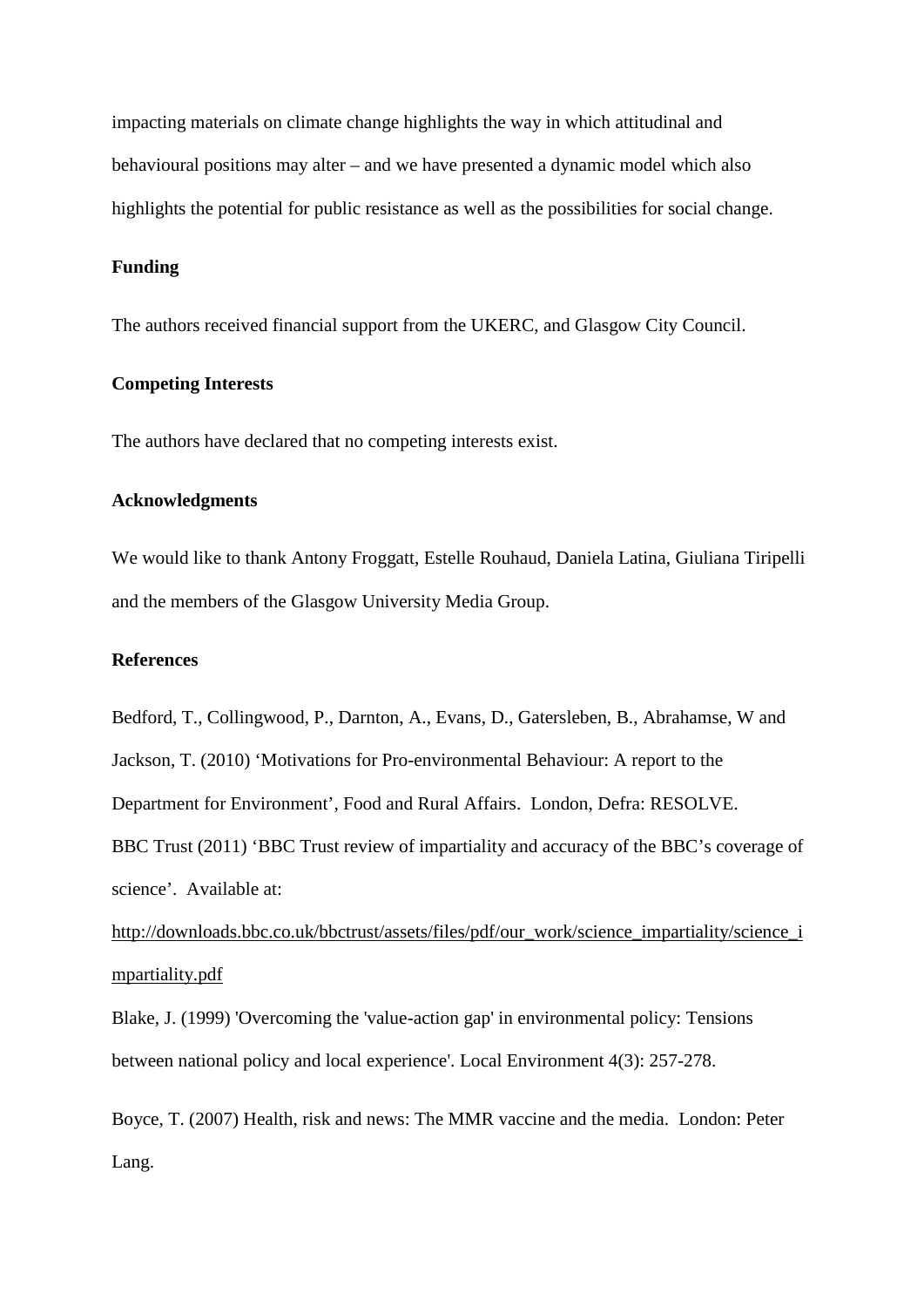Boykoff, M.T. and Boykoff, J.M. (2004) 'Balance as bias: global warming and the US prestige press'. Global Environmental Change 14: 125–136.

Boykoff, M. T. and Boykoff, J. M. (2007) 'Climate change and journalistic norms: A casestudy of US mass-media coverage'. Geoforum 38(6): 1190-1204.

Briant, E., Philo, G., and Watson, N. (2011) 'Bad News for Disabled People: How the Newspapers are Reporting Disability'. Report for Inclusion London.

Bruns, A. (2009) Blogs, Wikipedia, Second life, and Beyond: from production to produsage. New York: Peter Lang

Collins, N. (2013) 'Smoking, drinking and drug use fall dramatically among children'. The Telegraph,  $26<sup>th</sup>$  July. Available at:

[http://www.telegraph.co.uk/health/10202902/Smoking-drinking-and-drug-use-fall](http://www.telegraph.co.uk/health/10202902/Smoking-drinking-and-drug-use-fall-dramatically-among-children.html)[dramatically-among-children.html](http://www.telegraph.co.uk/health/10202902/Smoking-drinking-and-drug-use-fall-dramatically-among-children.html)

Curran, J. and Witschge, T. (2010) 'Liberal dreams and the Internet'. In N. Fenton, (ed) New Media, Old News: Journalism & Democracy in the Digital Age, pp. 102-118. Los Angeles, CA: Sage.

Curran, J., Fenton, N. and Freedman, D. (2012) Misunderstanding the Internet. Oxon: Routledge.

Davis, A. (2006) 'Media Effects and the question of the rational audience: lessons from the financial markets'. Media Culture Society 18(4): 603-625.

Eurobarometer (2007) 'Attitudes on issues related to EU Energy Policy – Analytic report' (Flash Eurobarometer 206a). Europe: European Commission.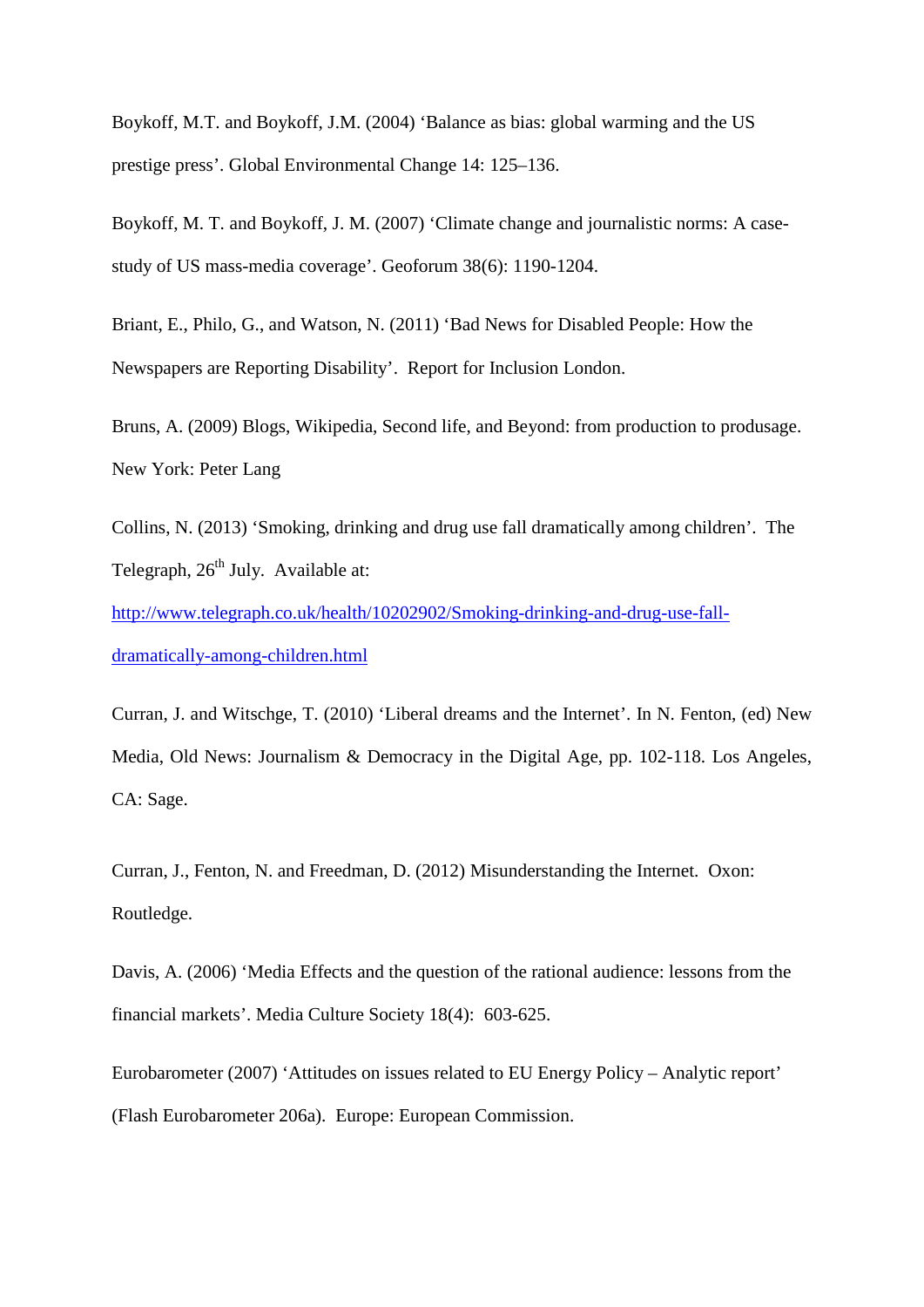Fischer, D. (2011) '2010 in review: The year climate coverage "fell off the map"'. The Daily Climate, 3rd January. Available at: [http://wwwp.dailyclimate.org/tdc](http://wwwp.dailyclimate.org/tdc-newsroom/2011/01/climate-coverage)[newsroom/2011/01/climate-coverage](http://wwwp.dailyclimate.org/tdc-newsroom/2011/01/climate-coverage)

Fischer, D. (2013) 'Climate coverage, dominated by weird weather, falls further in 2012'. The Daily Climate, 2<sup>nd</sup> January. Available at: [http://wwwp.dailyclimate.org/tdc](http://wwwp.dailyclimate.org/tdc-newsroom/2013/01/2012-climate-change-reporting)[newsroom/2013/01/2012-climate-change-reporting](http://wwwp.dailyclimate.org/tdc-newsroom/2013/01/2012-climate-change-reporting) 

Gavin, N.T and Marshall, T. (2011) 'Mediated climate change in Britain: Scepticism on the web and on television around Copenhagen', Global Environmental Change 21(3): 1035-1044.

Hall, S. (1981). 'Encoding and Decoding in Television Discourse'. In Hobson, D., Hall, S.,

Lowe, A. and Willis, P. (ed), Culture, Media, Language, pp. 128-138. London: Hutchinson.

Happer, C. and Philo, G. (2013) 'The Role of the Media in the Construction of Belief and Social Change'. Journal of Social and Political Psychology, 1(1): 321–336.

Hilton S., Patterson C. and Teyhan A. (2012) 'Escalating coverage of obesity in UK Newspapers: the evolution and framing of the "Obesity Epidemic" from 1996 to 2010'. Obesity 20:1688–1695.

ICM/Guardian (2012) 'Guardian/ICM poll on climate change, economics and politics',  $26<sup>th</sup>$ June. Available at:

[http://www.theguardian.com/environment/interactive/2012/jun/26/guardian-icm-poll](http://www.theguardian.com/environment/interactive/2012/jun/26/guardian-icm-poll-economic-climate-change)[economic-climate-change](http://www.theguardian.com/environment/interactive/2012/jun/26/guardian-icm-poll-economic-climate-change)

Jenkins, H. (2006) Convergence culture: where old and new media collide. New York: New York University Press.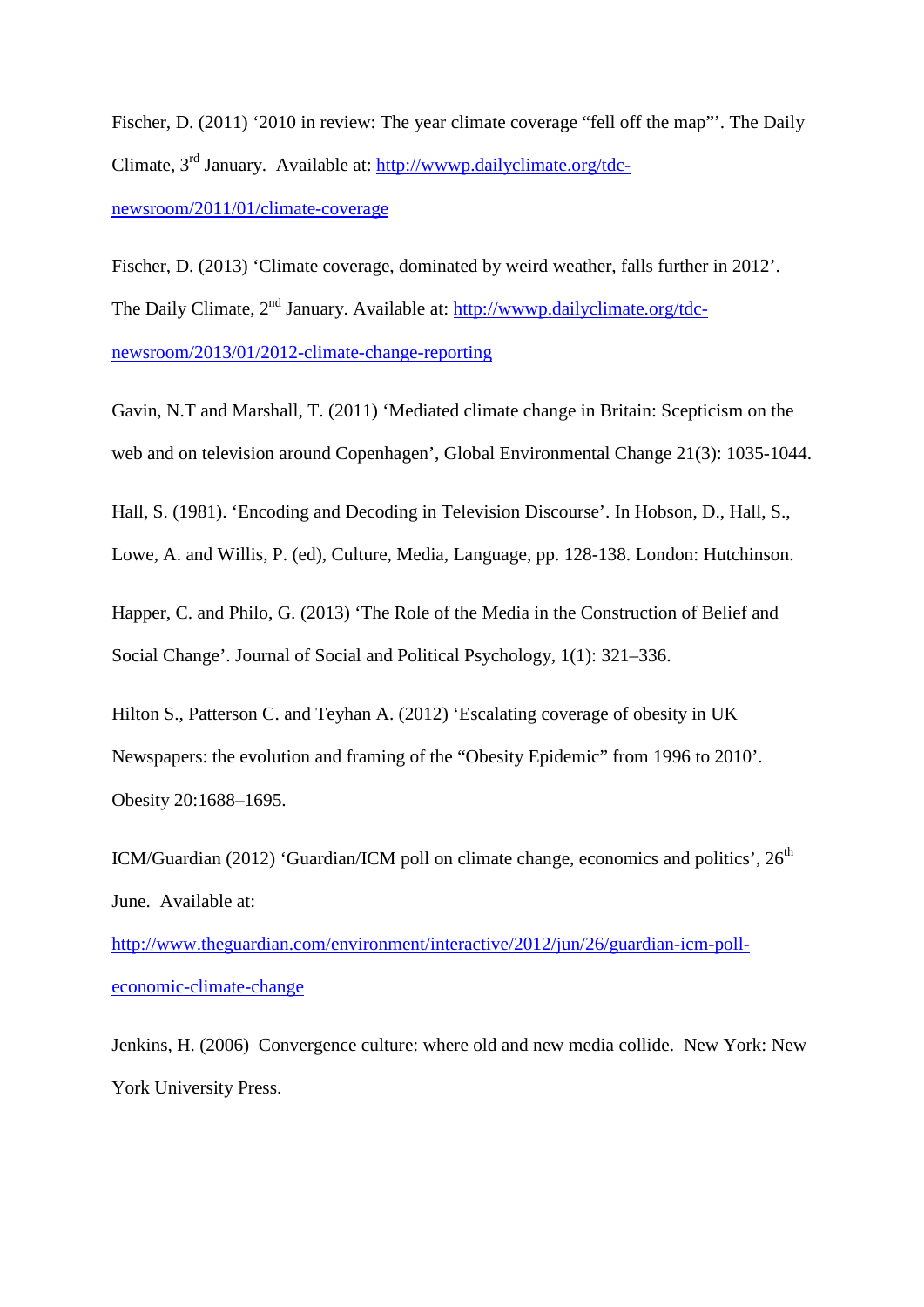Kahan, D. M., Braman, D., Slovic, P., Gastil, J. and Cohen, G. L. (2007) 'The Second National Risk and Culture Study: Making Sense of - and Making Progress In - The American Culture War of Fact'. GWU Legal Studies Research Paper: Yale Law School, No. 370.

Kahan, D., Jenkins-Smith, H. and Braman, D. (2011) 'Cultural Cognition of Scientific Consensus'. Journal of Risk Research 14: 147-74.

Kitzinger, J. (1990) 'Audience understandings of AIDS media messages: a discussion of methods'. Sociology of Health & Illness 12 (3): 319-35.

Leiserowitz, A. et al. (2009) 'Climate Change in the American Mind', Yale University and George Mason University. New Haven, CT: Yale Project on Climate Change Communication. Available at: http://gse.uml.edu/carbonsmarts/Leiserowitz.pdf

Leiserowitz, A., Maibach, E., Roser-Renouf, C., Smith, N., and Dawson, E. (2012) 'Climategate, public opinion, and the loss of trust'. Working Paper: American Behavioral Scientist. Available at:

http://environment.yale.edu/climatecommunication/files/Climategate Opinion and Loss of Trust\_1.pdf

Lockwood, A. (2008) 'Seeding doubt: how sceptics use new media to delay action on climate change'. Conference Paper: Association for Journalism Education 'New Media, New Democracy?' Sheffield, 12 September. Available at:

http://cstpr.colorado.edu/students/envs\_4800/lockwood\_2008.pdf

Lorenzoni, I. and Pidgeon, N.F. (2006) 'Public views on climate change: European and USA perspectives', Climatic Change 77: 73-95. Available at:

http://www.atmosp.physics.utoronto.ca/people/lev/ESSgc/lorenzoniPclimchng06.pdf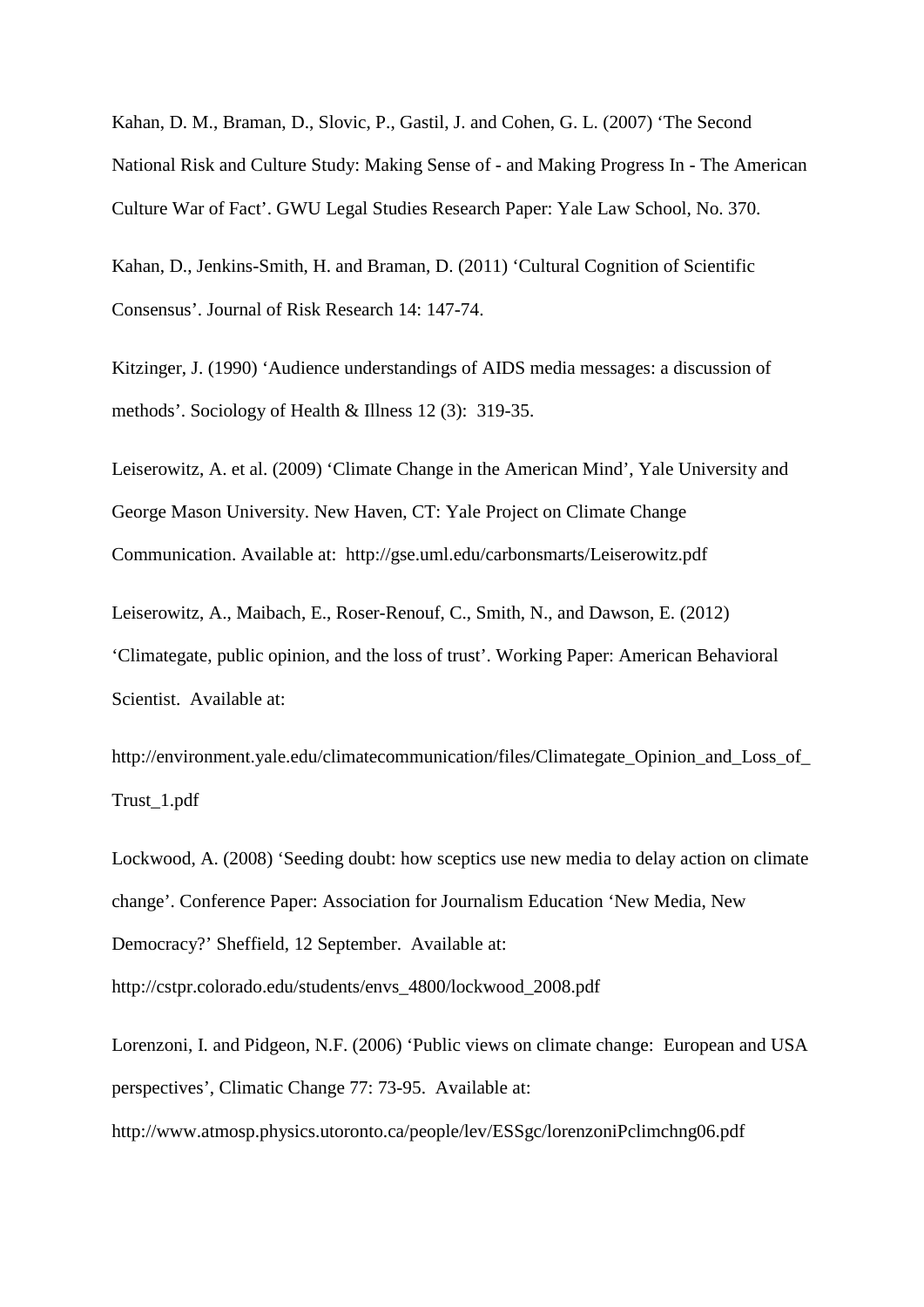Lorenzoni, I., Nicholson-Cole, S. and Whitmarsh, L. (2007). 'Barriers perceived to engaging with climate change among the UK public and their policy implications', Global Environmental Change 17(3-4): 445–459. Online at:

http://www.sciencedirect.com/science/article/pii/S0959378007000209

Miller, D. (ed) (1998) ['Rethinking Northern Ireland: Colonialism, Power and Ideology](http://www.dmiller.info/books/18-rethinking-northern-ireland)*'*. London[:Longman.](http://catalogue.pearsoned.co.uk/educator/product/Rethinking-Northern-Ireland-Culture-Ideology-and-Colonialism/9780582302877.page)

Morley, D. (1980) The 'Nationwide' Audience: Structure and Decoding. London: BFI. Moser, S.C. and Dilling, L. (2007a) 'Creating a climate for change: Communicating climate change and Facilitating Social Change', pp.1-27 in Moser S. C. and Dilling, L. (eds) Creating a Climate for Change: Communicating Climate Change and Facilitating Social Change. UK: Cambridge University Press.

Moser, S.C. and Dilling, L. (2007b) 'Toward the social tipping point: creating a climate for change', pp. 491-516 in Moser S. C. and Dilling, L. (eds) Creating a Climate for Change: Communicating Climate Change and Facilitating Social Change. UK: Cambridge University Press.

Moser, S. C. and Dilling, L. (2010) 'Communicating Climate Change: Opportunities and Challenges for Closing the Science-Action Gap'. In Norgaard, R., Schlosberg, D. and Dryzek, J. (eds) The Oxford Handbook of Climate Change and Society, pp. 161-174. UK: Oxford University Press.

Mossberger, K., Tolbert, C. J. and McNeal, R. S. (2008) Digital citizenship: the internet, society, and participation. Massachusetts: MIT Press.

Newman, N. (2011) "Mainstream media and the distribution of news in the age of social discovery." Reuters Institute for the study of Journalism. Available at: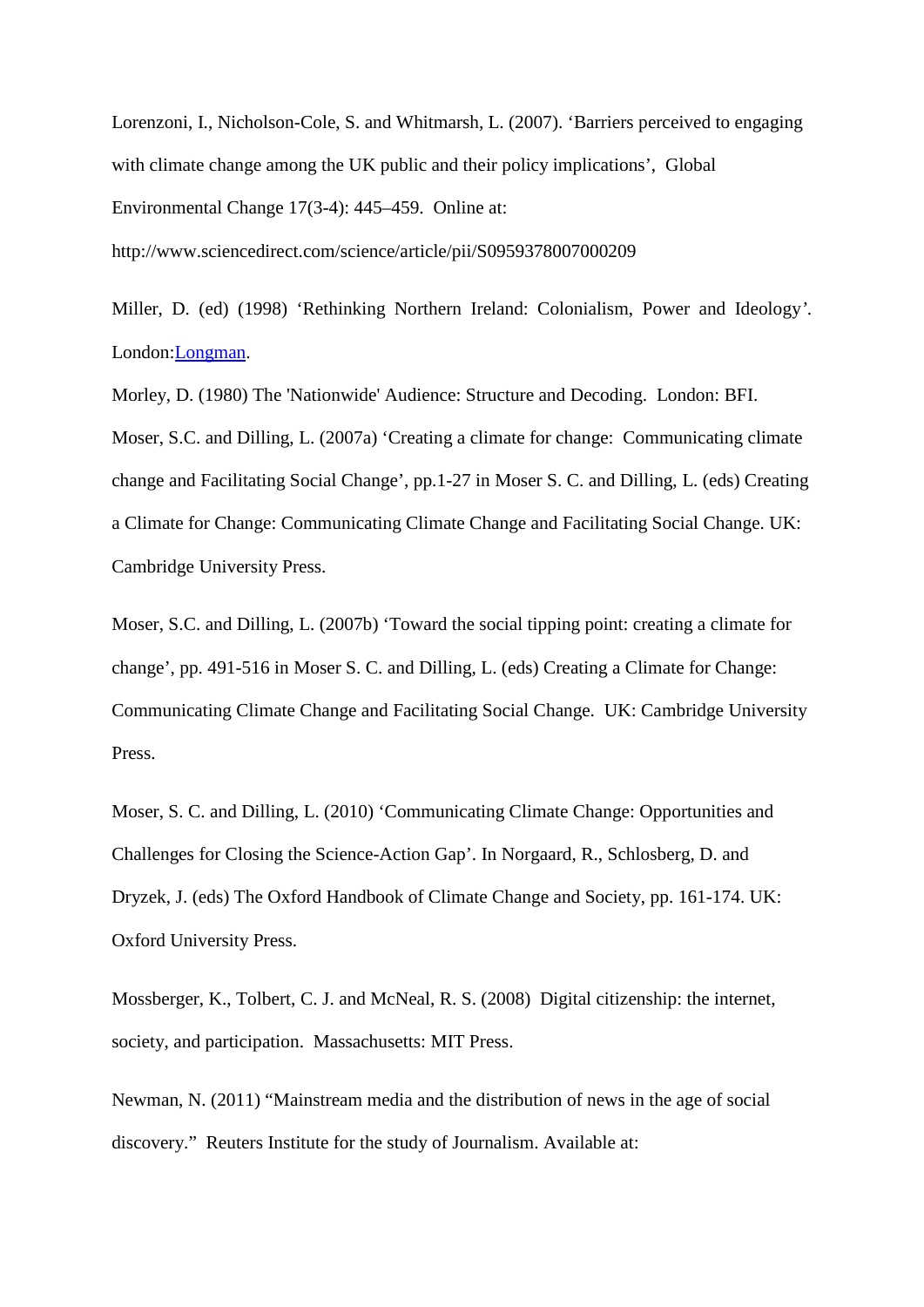[https://reutersinstitute.politics.ox.ac.uk/fileadmin/documents/Publications/Working\\_Papers/](https://reutersinstitute.politics.ox.ac.uk/fileadmin/documents/Publications/Working_Papers/Mainstream_media_and_the_distribution_of_news_.pdf) [Mainstream\\_media\\_and\\_the\\_distribution\\_of\\_news\\_.pdf](https://reutersinstitute.politics.ox.ac.uk/fileadmin/documents/Publications/Working_Papers/Mainstream_media_and_the_distribution_of_news_.pdf)

Nisbet, M.C. and Myers, T. (2007) 'Twenty years of public opinion about global warming'. Public Opinion Quarterly 71(3): 444–470. Available at: [http://climateshiftproject.org/wp](http://climateshiftproject.org/wp-content/uploads/2013/01/NisbetMyers2007_20yrsGWOpinion_POQ.pdf)[content/uploads/2013/01/NisbetMyers2007\\_20yrsGWOpinion\\_POQ.pdf](http://climateshiftproject.org/wp-content/uploads/2013/01/NisbetMyers2007_20yrsGWOpinion_POQ.pdf) (accessed: 10th March 2014).

Painter, J. (2013) Climate Change in the Media. New York: Reuters Institute of Journalism. Philo, G. and Happer, C. (2013) Communicating Climate Change and Energy Security: New Methods in Audience Research. Routledge: New York.

Pidgeon, N.F. (2010) 'International Dimensions of Climate Change, Report 5: Public Understanding of and Attitudes Towards Climate Change'. Foresight: Government Office for Science. Available at: [http://www.bis.gov.uk/assets/foresight/docs/international](http://www.bis.gov.uk/assets/foresight/docs/international-dimensions/11-1021-public-understanding-of-climate-change.pdf)[dimensions/11-1021-public-understanding-of-climate-change.pdf](http://www.bis.gov.uk/assets/foresight/docs/international-dimensions/11-1021-public-understanding-of-climate-change.pdf) Poster, M. (2009) 'The Culture of Underdetermination'. In Lievrouw, L. and Livingstone, S, (eds) New Media, Vol I (Chapter 6). London: Sage

Upham, P., Whitmarsh, L., Poortinga, W., Purdam, K., Darnton, A., McLachlan, C. and Devine-Wright, P. (2009) 'Public Attitudes to Environmental Change: A Selective Review of Theory and Practice. A Research Synthesis for the Living with Environmental Change Programme'. Research Councils UK. Available at:

[http://www.lwec.org.uk/sites/default/files/001\\_Public%20attitudes%20to%20environmental](http://www.lwec.org.uk/sites/default/files/001_Public%20attitudes%20to%20environmental%20change_final%20report_301009_1.pdf) [%20change\\_final%20report\\_301009\\_1.pdf](http://www.lwec.org.uk/sites/default/files/001_Public%20attitudes%20to%20environmental%20change_final%20report_301009_1.pdf)

Whitmarsh, L. (2008) 'Are flood victims more concerned about climate change than other people? The role of direct experience in risk perception and behavioural response', Journal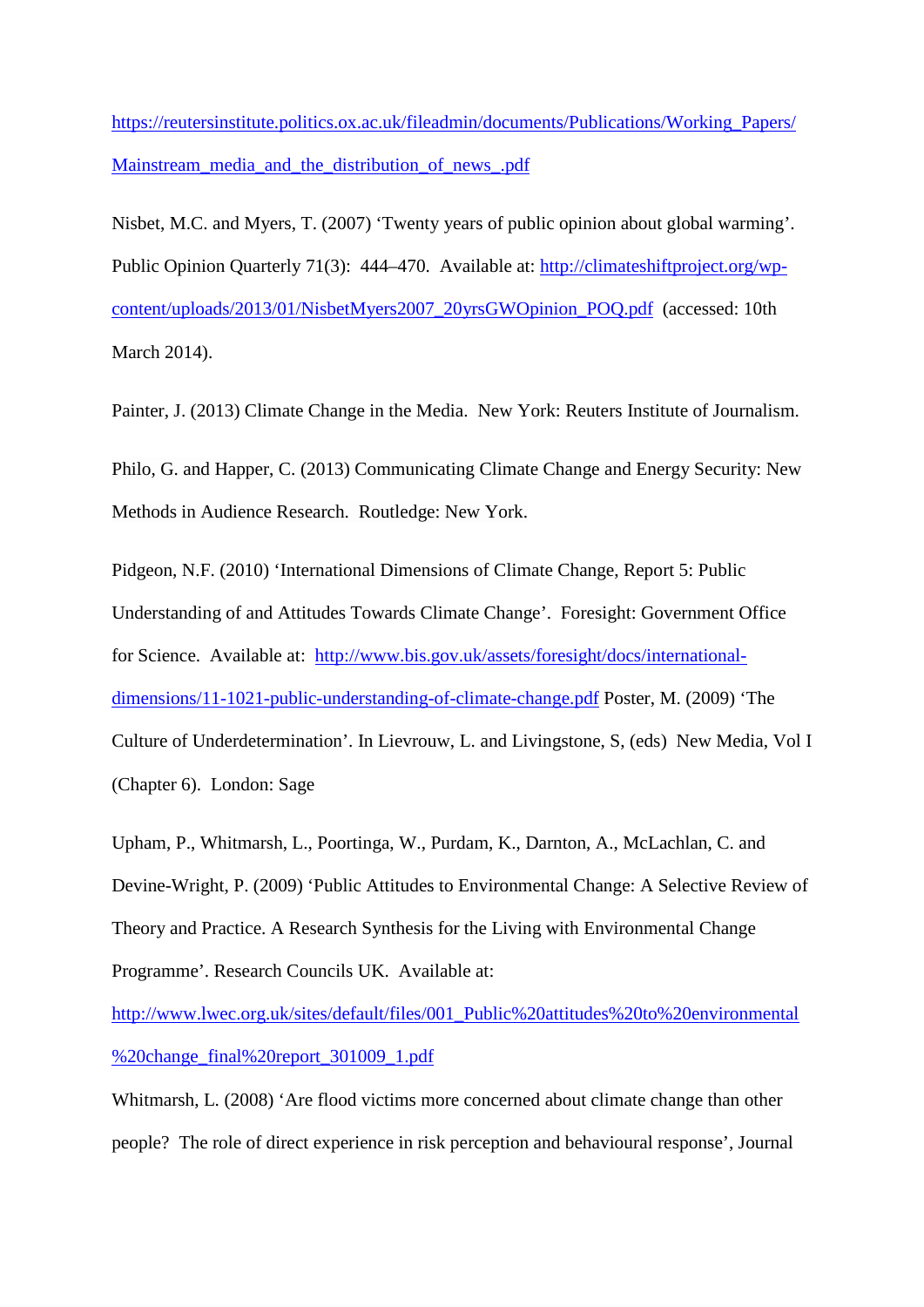of Risk Research 11 (3): 351-374. Available at:

http://psych.cf.ac.uk/home2/whitmarsh/Whitmarsh%20J%20of%20Risk%20Research%2020 08.pdf

Whitmarsh, L. (2011) 'Scepticism and uncertainty about climate change: dimensions, determinants and change over time'. Global Environmental Change, 21 (2): 690–700. Available at:<http://www.sciencedirect.com/science/article/pii/S0959378011000173>

Whitmarsh, L., Seyfang, G. and O'Neill, S. (2011) 'Public engagement with carbon and climate change: to what extent is the public "carbon capable"'. Global Environmental Change 21(1): 56-65. Available at:

<http://www.sciencedirect.com/science/article/pii/S0959378010000701>

# **Appendices**

## 2014 sample

The sample was composed of 8 distinct groups and a total of 50 participants. The groups were composed of:

- 1. Small business owners
- 2. Part-time and shop workers
- 3. Office workers
- 4. Middle class professionals
- 5. Service sector workers
- 6. Cleaner and janitors
- 7. Students, Group 1